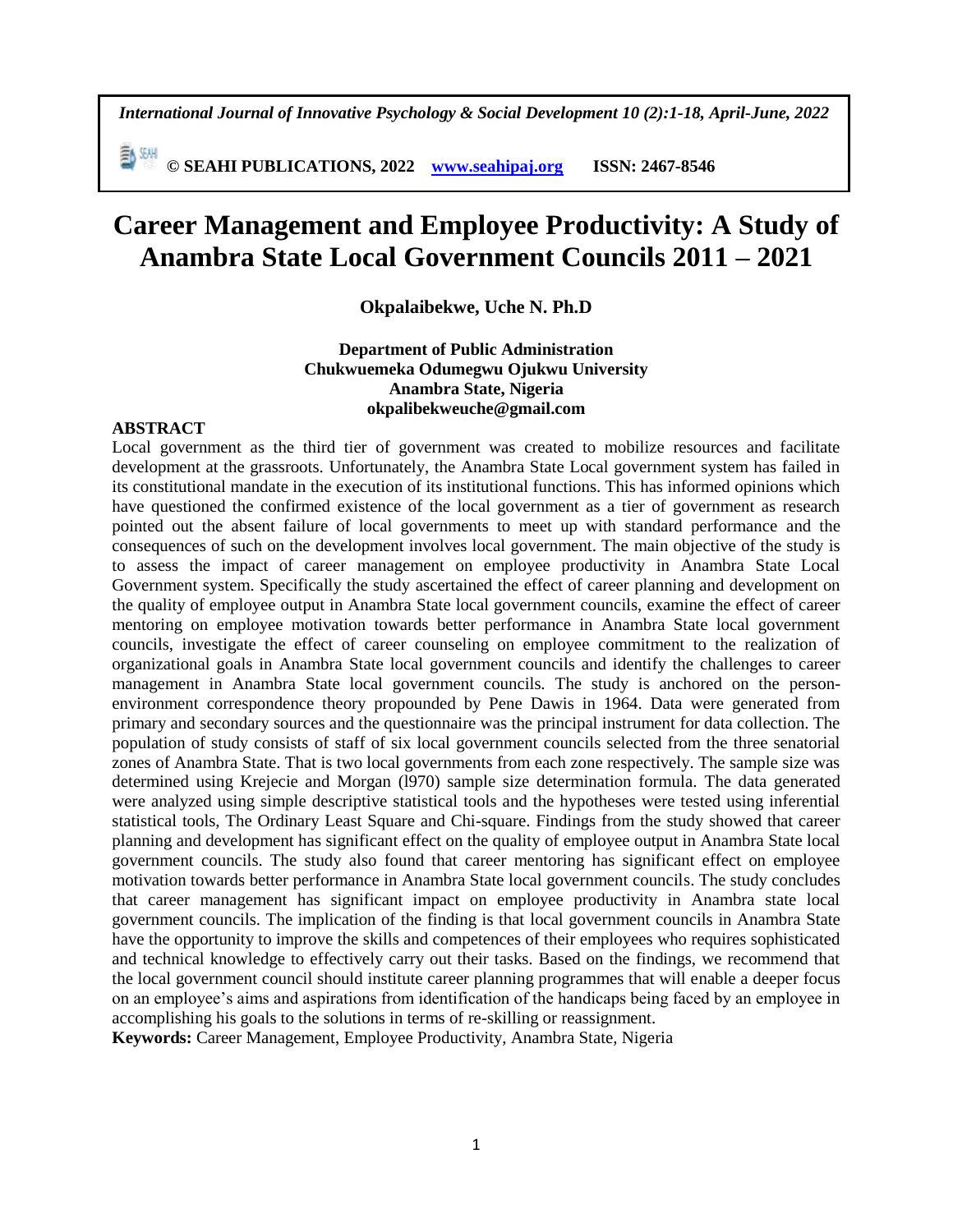### **INTRODUCTION**

In today's globalized environment, successful organizations regardless of size need employees who have the necessary knowledge and skills to make an effective contribution that drives the organization towards achieving its target goals. In this dynamic organizational environment where people have become one of the critically important elements to gain improved productivity, organizations are faced with new challenges in managing its human resources. Instead of focusing only on financial capabilities and service quality, Dreher and Dougherty (2001) suggest that organizations should engage in competitive search for the most capable employees. These capabilities can only be achieved through the development and implementation of effective human resource practices and strategies. In line with this Armstrong (2001) points out that today's dynamic environment requires continuous professional and managerial development. One of such human resource practices is career management. Khulida and Siti (2004) noted that career management, one of the important elements in human resource management, has a great impact on organization.

Career management refers to the programmes or activities provided by organizations to support their employees' career success (Kong, Cheung & Zhang, 2010). Dessler (2013) viewed career management as the process for enabling employees to better understand and develop their career skills and interests, and to use these skills and interests more effectively. Armstrong (2006) in his submission argued that career management is concerned with providing opportunities for people to progress and develop their careers and ensuring that the organization has the flow of talent it needs.

Arguably, employees are the most valuable resource in contemporary organizations, and providing them with a long term stable career is a win-win situation for both organizations and their employees (Harlod  $\&$ Amit, 2011). Hence, career management requires collaboration from both organizations as well as individuals in order to provide maximum benefit for both. The goals of most organizations are to provide their employees opportunities to develop their careers. Hiring the right human resources and having them develop simultaneously with the organization's own growth have great impact on organizational outcomes especially productivity (Dialoke, Chiavoghi, & Ukonu, 2016). This creates continuity of management and knowledge and also an environment for employees to thrive and grow. It has been frequently shown that appreciation and growth can be stronger motivators for an employee than money and can result in reduced turnover rate, improved service delivery and ultimately generates higher productivity for the company (Harlod & Amit, 2011).

Local government as the third tier of government, closer to the people and instituted to mobilize resources at the grass root has performed abysmally in the execution of its constitutional functions, This has informed opinions that have continued to question the continued existence of the local government as a tier of government.

The local government reforms and generally the public service reforms have not been able to correct the ills of the system especially in the area of employee productivity. Thus, the local government council has come to be associated with an abandonment of professionalism and bureaucratic ethics and the acts of corruption, partiality, dejected and denounced behaviours like moonlighting absenteeism, lateness to work...and all spices leading to inefficiency, ineffectiveness and other unprofessional acts which has become the norm in system (Osawe, 2014; Arowolo, 2012). In the Nigerian local government system, poor career planning and development is identified as a significant factor that affects the performance of local government employees. This has triggered a counter reaction evidenced in the saddening scenario where employee productivity is compromised. In Anambra state, the situation has been virtually the same. Millions of Naira has always been voted and expended on career management in the local government system. Since career planning and development is a very expensive venture, any organization embarking on it must clearly see the need to do so. The rationale for embarking on career management programmes by the local government should not be seen as to fulfill all righteousness, but strictly carried out properly in other to maximize the gains of the exercise. This is because when career management is not adequately emphasized in the local government system it leads to monumental waste of resources human, financial, time and otherwise (Suyanto, Ketut &Nengah 2018)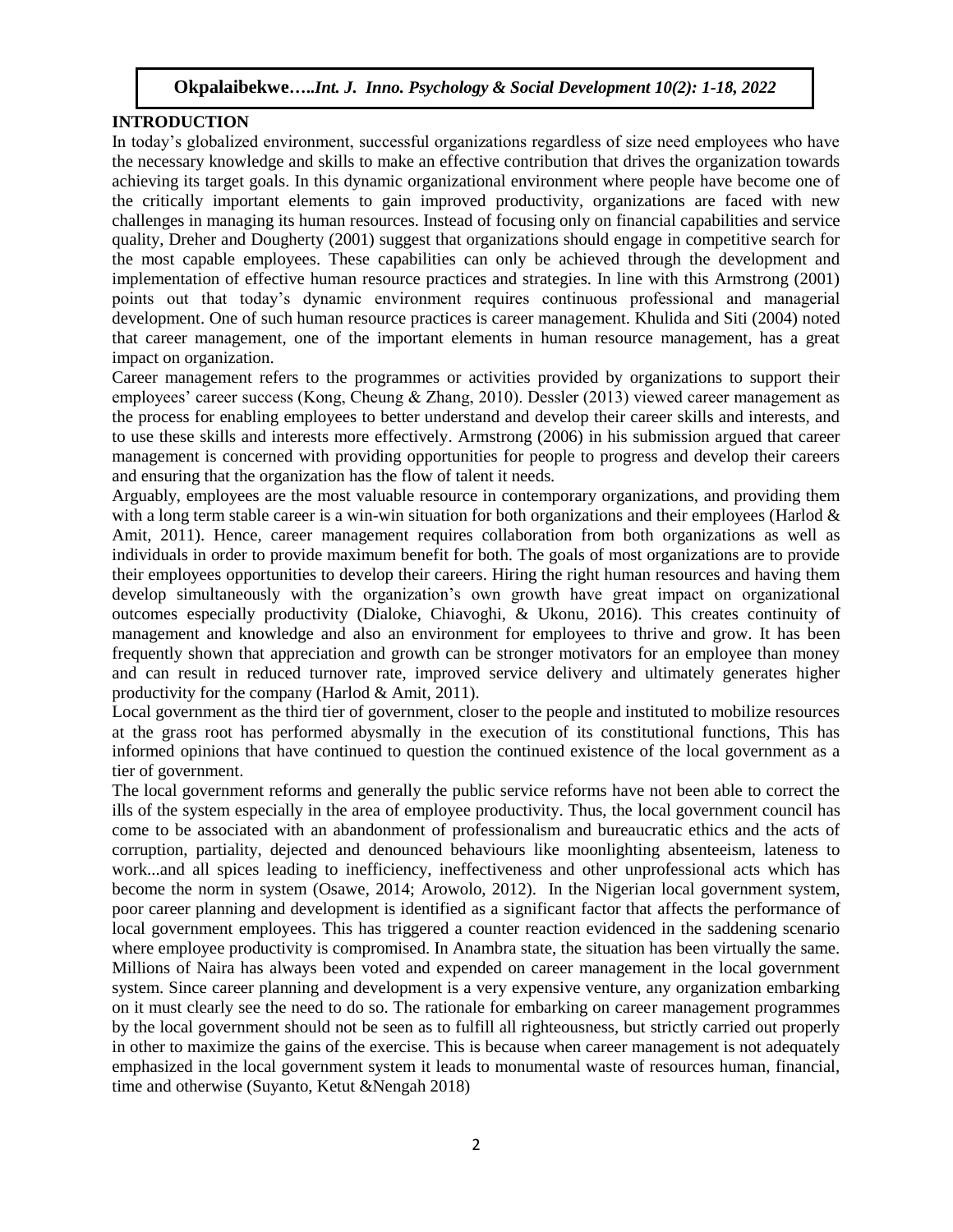### **Statement of the Problem**

Employees are major assets to any organization. They play active role towards the organization's success that cannot be underestimated. Equipping these unique assets through effective career management system becomes imperative in order to maximize the quality of job productivity and expected future performance (Aseka, 2012). Several strategic changes have taken place in organizations which have greatly affected productivity of the organization (Purcell, Kinnie, Hutchinson, Rayton and Swart, 2003). Some of the changes occur at macro level with implications for careers. These changes include more technology intensive workplaces and innovations especially in local government administration which makes the skills and knowledge of employees obsolete requiring career development to fit in the new technologies and innovations. This has called for a change in the way organizations handle career management.

Also, the local government system in Anambra State has placed the responsibility of career development and advancement on the employees. The participatory approach to the management of employees and their careers to make sure they can respond to the different career demands in a competent and flexible way has been de-emphasized. This has resulted in high number of employees without requisite skills to keep abreast of latest development in relation to public administration. Hence, Barcuh and Peiperi (2000) has suggested that organizations should adjust their existing career management systems to be more in line with the contemporary views on organizations and careers, and not completely place all the responsibility on one of the parties. These changes will affect the level of commitment among employees towards an organization hence their productivity and choice to continue working with the organization.

Furthermore, the productivity of local government employees in Anambra state has become a major source of concern to government and stakeholders. The prevailing situation at the local government in Anambra State has been one of low work performance and poor quality of output. Prominent among the problems witnessed is the issue of low level of commitment and efficiency, lack of requisite skills and competences, inadequate career development opportunities, nepotism in employee recruitment process, general laxity amongst local government workers who believe that government work is nobody's work, and absenteeism. Another critical problem in the local government councils in Anambra State is the inability to indentify employees that deserve career development and how to appropriately train them to bring the required competences to bear in local government administration. Also there is no clear funding for effective career planning, development, mentoring and counseling. Most of the employees in the Anambra local government councils have not undergone any form of training at all and the management is not doing anything about it.

Empirical evidence on the relationship between career management and employee productivity revealed mixed empirical findings indicating the needs for more research efforts. Also, most of the recent empirical studies were done in environment outside Nigeria which revealed a knowledge gap within the Nigerian context. The few recent studies within Nigeria did not cover the local government councils particularly the local government councils in Anambra State thereby revealing a knowledge gap. It is on the basis of this gap that the study assessed career management and employee productivity in Anambra State local government councils, from 2009- 2019.

# **Review of Related Literature Conceptual Review**

# **Career Management**

Career management is defined as the process by which individuals collect information about values, interests, and skill strengths and weaknesses, identify a career goal, and engage in career strategies that increase the probability that career goals will be achieved (Greenhaus, Callanan & Godshalk, 2000). Eby, Allen and Brinley (2005) defined career management as "the process by which individuals develop insight into themselves and their environment, formulate career goals and strategies, and acquire feedback regarding career progress". Similarly, Grobler et al. (2006) defined career management as "the process of designing and implementing goals, plans and strategies that enable HR professionals and managers to satisfy workforce needs and allow individuals to achieve their career objectives".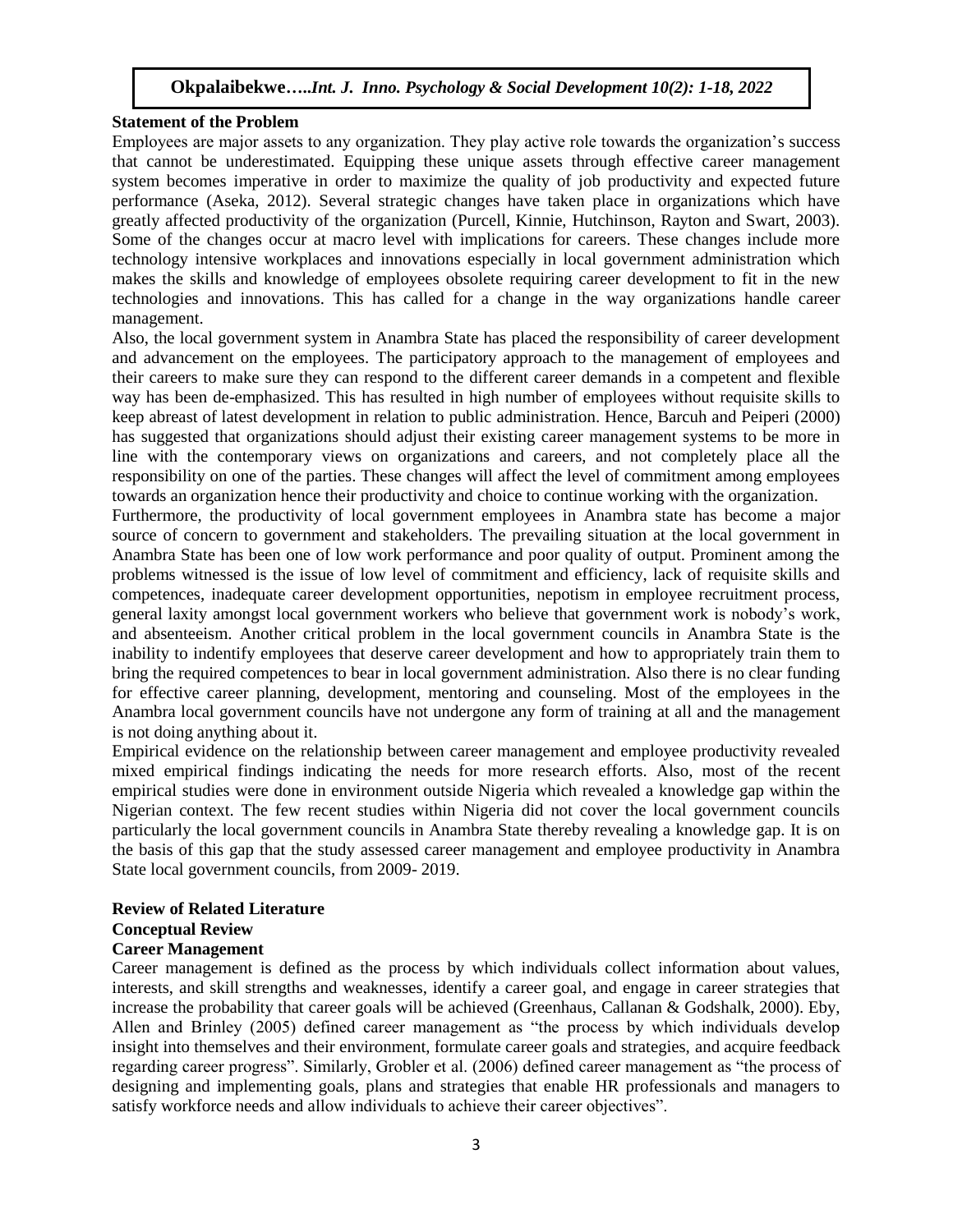Mayo (1991) provided a definition of career management as the "design and implementation of organizational processes that enable the careers to be planned and managed in a way that optimizes both the needs of the organization and the preferences and capabilities of individuals. Mayo's (1991) definition contains two main points regarding career management. The first is that the idea focuses on the organization's role in planning and managing employees' career. The second stresses on the organizations' need and individuals' preferences and capabilities.

Career management is concerned with the provision of opportunities for people to develop their abilities and their careers in order to ensure that the organization has the flow of talent it needs and to satisfy their own aspirations (Chew and Girardi, 2008). It is concerned with how careers progress the ways in which people move through their careers either upwards when they are promoted, or by enlarging or enriching their roles to take on greater responsibilities or make more use of their skills and abilities. It is based on an understanding of career dynamics and the integration of the needs of the organization with the needs of the individual employees.

Career management should include actions from three sources: the employee, the organization, and the employee's immediate manager (Byars and Rue, 2000). Each of these stakeholders in career management has a clear role if the career management practices are to be meaningful in an organization. For instance, employees have the responsibility of preparing their own career plans, as career planning is not something one person can do for another. The organization's responsibilities include making sure that there is a smooth delivery of necessary career related information and advice concerning possible career paths to carry out their career plans. The immediate manager's responsibility, on the other hand, is to show an employee how to go about the process and help the employee evaluate the action taken (Byars and Rue, 2000). Organizational career management covers various activities, programs, and policies employed by the management team or employer to support individual career planning and strategies for their employees (Lyria, Namusonge & Karanja, 2017).

### **Employee Productivity**

Productivity measures how efficiently resources are employed, It is defined as the ratio of a specific measure of output to a specific measure of input per unit of labour and is measured as total output divided by the members of units of labour employed to produce that output Productivity is the relationship between the output generated by a production or service system and the input provided to create this output. This productivity is defined as the efficient use of resources labor, capital, land, material, materials, energy, and information–in the production of various goods and service (Prokopenko, 2007). Productivity has been defined as the measure of how well resources are brought together in organization and utilization for accomplishment of a set result. It is reaching the highest level of performance with the least expenditure of resources (Mali, 1978). Williams (2000) says that productivity is the relationship between output of goods and services and input of resources, human and non-human, used in the production process. In order words, productivity is the ratio of output to input. The higher the numerical value of this ratio, the greater the productivity. Thus, productivity can be applied at any level, whether for individuals, for work unit, for the organization.

Productivity is maximization of utilizing the resources, human force and schemes scientifically to decrease expenses and increase employees, managers and consumers' satisfaction. Other definitions consider human force productivity as appropriate maximized utilization of human force towards goals of the organization with the lowest time and minimum expense. According to the National Productivity Organization in Iran, productivity is an intellectual attitude towards work and life. This is similar to a culture that its purpose is to make activities more intelligent for a better and excellent life. Productivity is achieving maximum possible profit from the labor force, power, talent and human force skill, land, machine, money, equipments of time, place, etc to enhance welfare of the society so that increasing of it is considered by the clear-sighted in politics, management and economy as a necessity towards enhancement of humans' living standard and society (Darvish, 2008).

Mathis and Jackson (2000) defined productivity as a measure of the quantity and quality of work done considering the cost of the resource it took to do the work. Steers (1991) in Qadoos, Ayesha, Tayyab, Toqeer and Hafiz (2015) is of the opinion that it is useful from a managerial standpoint to consider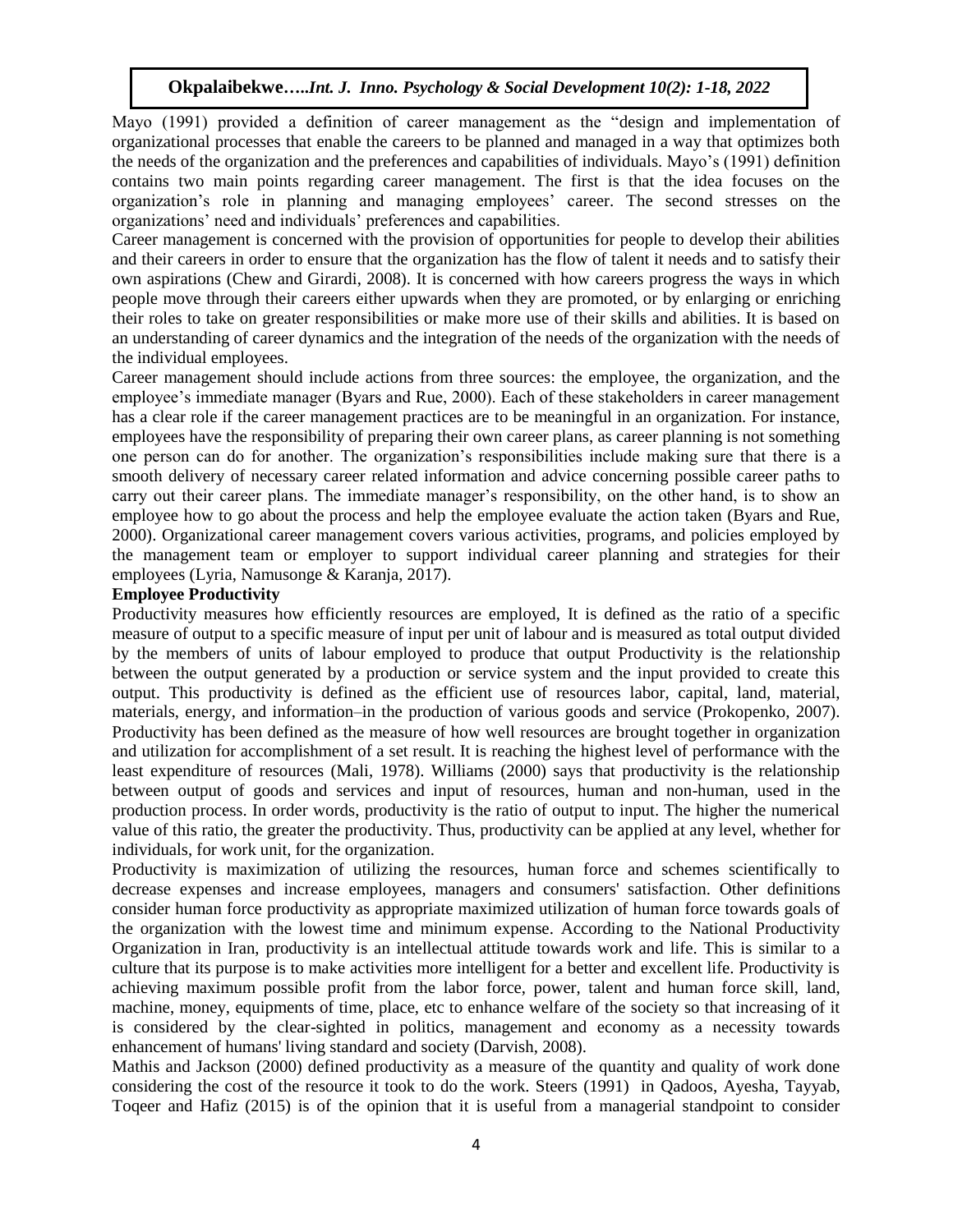several forms of counter-productive behavior that are known to result from prolonged stress. Productivity refers to the real output per unit of labor. It is a powerful driver of international capital flows. Productivity levels seem to be the highest in United States as compared to the euro area, because of higher employment rates in U.S. (Skoczylas & Tissot, 2005). Meneze (2006) defined productivity as the employee's ability to produce work or goods and services according to the expected standards set by the employers, or beyond the expected standards. Productivity is calculated by comparing total amount of output to the total amount of input used to produce this output (Bojke, 2012).

Productivity is defined by Amah (2006) as the measure of how efficiently and effectively resources (inputs) are brought together and utilized for the production of goods and services (out puts) of the quality needed by society in the long term. This implies that productivity is a combination of performance and economic use of resources. High productivity indicates that resources are efficiently and effectively utilized and waste is minimized in the organization. Productivity balances the efforts between different economic, social, technical and environmental objectives (Amah, 2006). High productivity provides more profit for investors and promotes the development of the enterprise. Productivity measurement indicates areas for possible improvements and shows how well improvement efforts are faring. It helps in the analysis of efficiency and effectiveness. Chase and Aquilano (2015), note that productivity is measured in terms of outputs per labour hour. However this measurement does not ensure that the firm will make money (for example when extra output is not sold but accumulates as inventory). To test whether productivity has increased, the following questions should be asked: "Has the action taken increased output or has it decreased inventory?" "Has the action taken decreased operational expense?" This would then lead to a new definition which is: Productivity is all the actions that bring a company closer to its goals output (Bojke et al., 2012).

### **Empirical Review**

Suyanto, Ketut and Nengah (2018) investigated the effect of career development and leadership on employee performance with work motivation as intervening variables on Cv. Blue Waters Bali. A total of 52 employees of Cv. Blue Waters Bali were sampled for the study. The data generated were analyzed using Structural Equation Modeling (SEM) based on Partial Least Square. The result indicates that career development and leadership has positive and significant effect on employee performance.

Suyanto, Ketut and Nengah (2018) investigated the effect of career development and leadership on employee performance with work motivation as intervening variables on Cv. Blue Waters Bali. A total of 52 employees of Cv. Blue Waters Bali were sampled for the study. The data generated were analyzed using Structural Equation Modeling (SEM) based on Partial Least Square. The result indicates that career development and leadership has positive and significant effect on employee performance.

Ade, Abdul and Suharto (2018) examined the influence of career development and motivation to employee performance through organizational commitment educational Diniyah and Pondok Pesantren office of ministry of South Jakarta. In this study career development, organizational commitment and motivation were employed as the independent variables while employee performances were employed as the dependent variable. 163 respondents were sampled for the study. Path analysis and regression analysis were employed in analyzing the data. The study found that career development and motivation has significant effect on employee performance. Also organizational commitment was found to affects the performance of employees partially.

Mark and Nzulwa (2018) examined the effect of career development programs on employee performance in National Hospital Insurance Fund, Kenya. The study aimed to examine the effect of employee training, career counseling, career advancement and coaching/mentoring on employee performance. 120 employees of National Hospital Insurance Fund headquarters Nairobi were sampled for the study. Descriptive statistics, correlation analysis and regression analysis were employed in analyzing the data. The result showed that employee training and coaching/mentoring has significant positive effect on employee performance. While career counseling and career advancement has negative and insignificant effect on employee performance in National Hospital Insurance Fund, Kenya.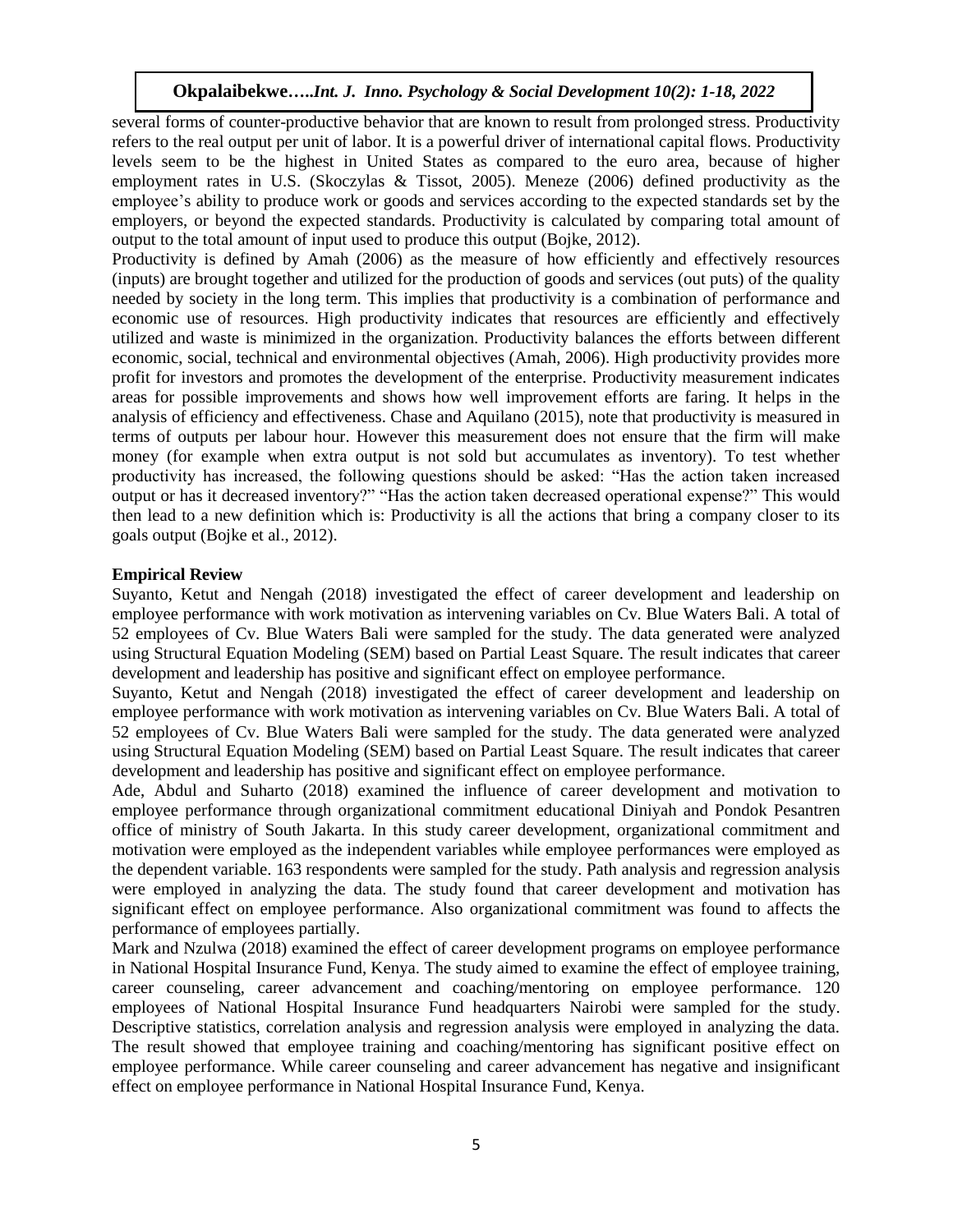Mwashila (2017) examined the influence of career development on academic staff performance in Kenyan public universities in coast region. 577 staff of three public universities were sampled for the study. Career planning, career advancement and mentoring were employed as the explanatory variable while staff performance was employed as the dependent variable. The data generated through questionnaire were analyzed using Pearson's Product Moment Correlation. The study found out that career planning, career advancement and mentoring have a significant influence on academic staff performance in the sampled public universities.

Mwashila (2017) examined the influence of career development on academic staff performance in Kenyan public universities in coast region. 577 staff of three public universities were sampled for the study. Career planning, career advancement and mentoring were employed as the explanatory variable while staff performance was employed as the dependent variable. The data generated through questionnaire were analyzed using Pearson's Product Moment Correlation. The study found out that career planning, career advancement and mentoring have a significant influence on academic staff performance in the sampled public universities

Mohd and Khulida (2017) carried out a research on perceived career development practice and performance of employees. The purpose of this study is to examine the influence of career development practice on performance among the employees in Malaysian local authority. 300 employees were sampled for the study. Descriptive analysis and analysis of regression using structural equation modeling (SEM) technique were employed in analyzing the data. The result indicates that career development practice impact on employees' performance in Malaysian local authority.

Kakui and Gachunga (2016) examined the effects of career development on employee performance in National Cereals and Produce Board, Kenya. Descriptive survey design was adopted. A total of 200 employees of National Cereals and Produce Board head office in Nairobi were sampled for the study. Descriptive statistics was employed in analyzing the data. The study revealed that on job training influences the performance of an employee by expansion of key competencies, job specification, leads to motivation, reduces intimidation, provides additional skills knowledge and capabilities and employees are able to network. The study revealed that career mentoring affects employee performance.

Lyria, Namusonge and Karanja (2017) examined the effect of career management on organizational performance of firms listed in the Nairobi Securities Exchange. In this study, succession planning and job rotation were employed as the independent variable while profit and growth (proxy for organizational performance) was employed as the dependent variable. The study adopted descriptive and correlation survey research designs. A total of 224 top managers of listed companies in the NSE were sampled for the study. Descriptive statistics and regression analysis was employed in analyzing the data. The study found a strong and positive relationship between career management and organization performance of all listed companies. Organizational performance was positively correlated with career management.

Salima (2016) investigated the mediating role of work engagement on the effects of organizational career management and high-performance work practices on frontline employees performance outcomes. In this study, training, empowerment, reward, and job security were employed as the explanatory variables while employee work engagement were employed as the dependent variable. Descriptive statistics and correlation analysis was employed in analyzing the data. The results showed that there is a positive relationship between the motivational factors and work engagement. The study also found that work engagement plays a mediating role of the effects of organizational career management and highperformance work practices on extra-role customer service.

### **Theoretical Framework**

This study derived its theoretical foundation from the theory of work adjustment.

### **The Theory of Work Adjustment**

This is sometimes referred to as the Person–Environment Correspondence Theory. It was originally developed by René Dawis, George England and Lloyd Lofquist from the University of Minnesota in 1964. The theory opined that the more closely a person's abilities (skills, knowledge, experience, attitude, behaviours, etc.) correspond with the requirements of the role or the organization, the more likely it is that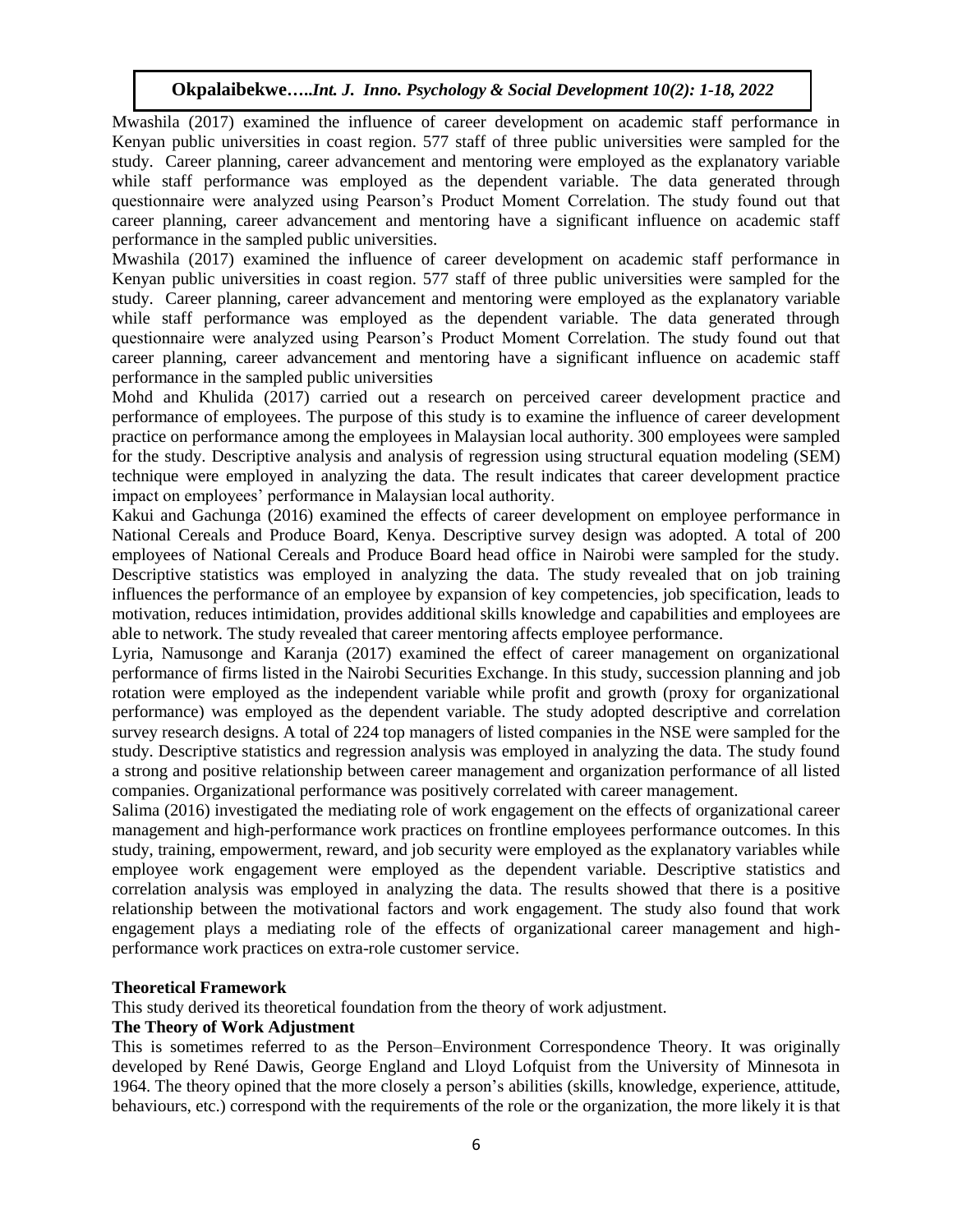they will perform the job well and be perceived as satisfactory by the employer. Similarly, the more closely the reinforcers (rewards) of the role or organization correspond to the values that a person seeks to satisfy through their work, the more likely it is that the person will perceive the job as satisfying. The degrees of satisfaction and satisfactoriness are seen as predictors of the likelihood that someone will stay in a job, be successful at it and receive advancement.

Elaboration of the theory continued along two fronts during the 1970s. First, the authors bridged the theoretical gap between vocational needs and work values. Of greater significance, however, was their elucidation of their constructs of personality style and work environment style and the dynamics of the work adjustment process. integration of the structural and dynamic aspects of the theory during the 1970s transformed the theory of work adjustment from a static trait-and-factor model to a developmentally oriented model that describes the ongoing interaction between individuals and their work environments.

According to the theory, work adjustment is a function of the correspondence (i.e., quality of the match) between an individual's work personality and the work environment. The work personality consists of the psychosocial needs and abilities of the worker. The salient attributes of the work environment are the rewards provided by the job and the skills required to perform the work tasks successfully. A good match (i.e., work adjustment) results in job satisfaction, satisfactory job performance, and worker tenure. A poor match leads to worker dissatisfaction, poor job performance, and turnover. Each worker has a unique set of psychological (i.e., secondary or learned) needs. The theory identified 21 needs (i.e., learned preferences for particular stimulus conditions) that influence the individual's reaction to a particular occupational environment. These are ability utilization, achievement, activity, advancement, authority, company policies, compensation, coworkers, creativity, independence, moral values, recognition, responsibility, security, social science, social status, supervision-human relations, supervision-technical, variety, working condition, and autonomy.

The theory acknowledges that the correspondence between person and environment may not be perfectperhaps because the person chose the wrong career or the employer chose the wrong candidate. Even a good correspondence may change over time. The person's skills might develop so that they outgrow their role or their priorities may change because of non-work commitments. The nature of the job or the nature of the rewards an employer is able to offer may also change. The flexibility of a person or an environment will determine the extent to which they can tolerate any lack of correspondence between abilities and requirements and/or values and reinforcers. Flexibility will vary from individual to individual and from environment to environment. Internal factors, such as personality or organizational culture, will influence the level of flexibility, as will external factors, such as the availability of alternative options. When the lack of correspondence is so great that flexibility is no longer viable, some form of adjustment often takes place.

Brown (2003) argues that the theory was one of the most advanced for career development with it being suitable for valuation tools. The Theory of Work Adjustment gives a model for hypothesizing the networking of people and work environment and it is regarded as a person-environment network model which is a reciprocal relationship (Swanson, 2013). Betz (2008) observes that the focus of Theory of Work Adjustment is career planning on individual competencies and the environmental skill requirements. Further, the theory is about the person planning for work environments that would meet his/her needs and in response the environment plans for people who can meet the demands of the organization. Therefore, career development is hypothesized as a continuous process of work adjustment brought about by dissatisfaction of both parties (Dawis, 2005).

### **METHODOLOGY**

### **Research Design**

The study adopted the survey research design. This method was chosen because it is designed to scientifically describe phenomena and their relationships in the actual environment. The study was carried out in Anambra State Local Government Councils. Anambra State is one of the states in South-East Nigeria. The Capital of Anambra State is Awka. The name was derived from the Anambra River (Omambala) which flows through the area and is a tributary of the River Niger. Boundaries are formed by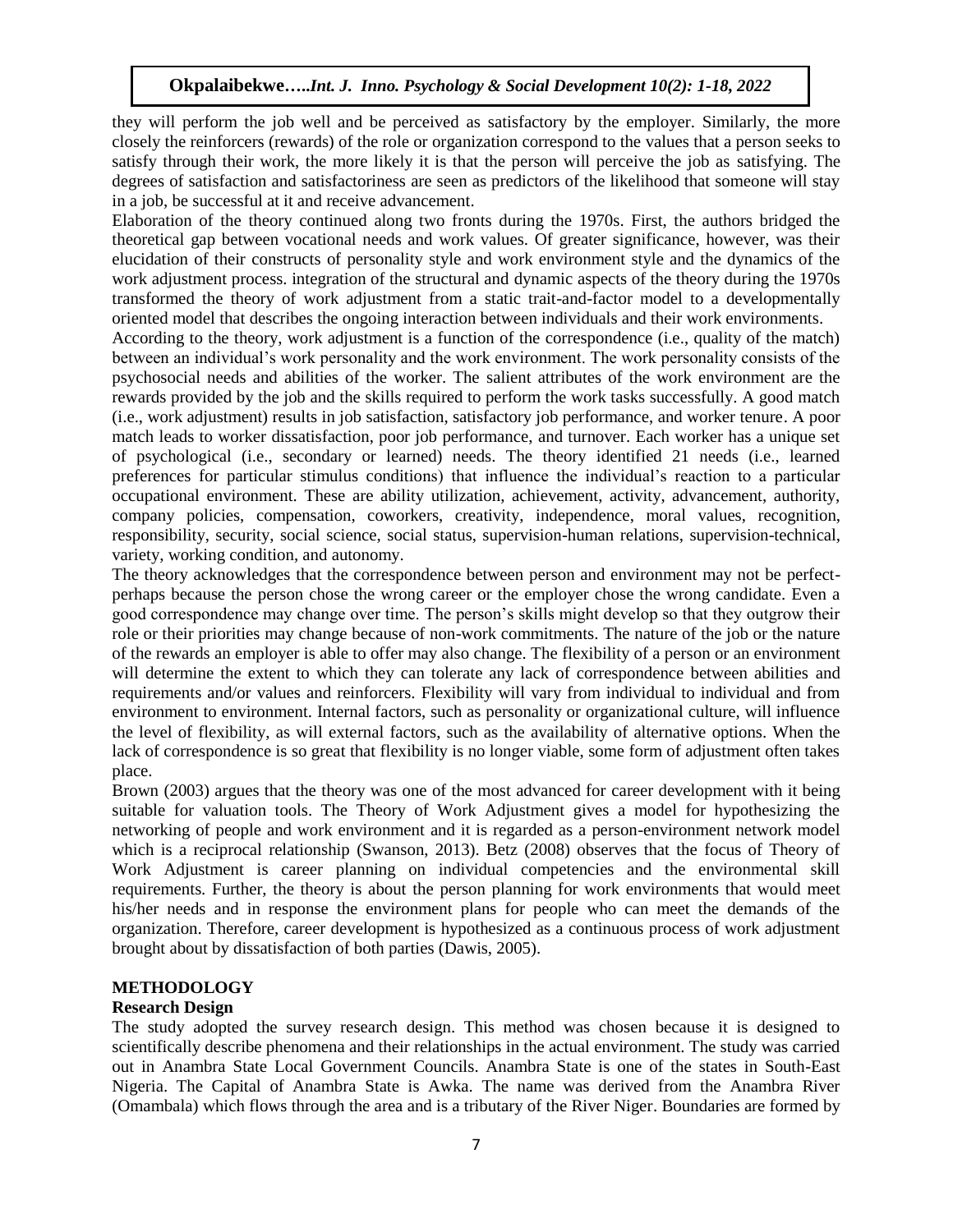Delta State to the west, Imo State and Rivers State to the south, Enugu State to the east, and Kogi State to the north.

The people of the area are predominantly Igbos and they also speak Igbo as their major language while few communities in Anambra West local government area speak Igala as their language. The citizens of Anambra State are variously traders, artisans, farmers and civil servants. Anambra has two major commercial and industrial cities namely Onitsha and Nnewi respectively. The population of study is made up of all the employees of six local government councils drawn from the three senatorial zones in Anambra state. Based on the information obtained from the Anambra State Local Government Service Commission, the population of the study is shown in table 1 below:

|                | Anambra State           |                     |                     |              |                   |  |  |  |  |  |  |
|----------------|-------------------------|---------------------|---------------------|--------------|-------------------|--|--|--|--|--|--|
| s/n            | <b>Local Government</b> | <b>Junior Staff</b> | <b>Senior Staff</b> | <b>Total</b> | <b>Senatorial</b> |  |  |  |  |  |  |
|                |                         |                     |                     |              | Zone              |  |  |  |  |  |  |
|                | Aguata                  | 16                  | 262                 | 278          | Anambra South     |  |  |  |  |  |  |
| 2              | Nnewi South             |                     | 156                 | 160          | Anambra South     |  |  |  |  |  |  |
| 3              | Awka South              | 10                  | 374                 | 384          | Anambra Central   |  |  |  |  |  |  |
| $\overline{4}$ | Idemili North           |                     | 413                 | 421          | Anambra Central   |  |  |  |  |  |  |

5 Onitsha North 15 346 361 Anambra North 6 Ayamelum 16 125 141 Anambra North

**Population Distribution of the Employees of the Six Selected Local Government Councils in Anambra State** 

|  | <b>Source: Local Government Service Commission (2022)</b> |  |  |  |  |
|--|-----------------------------------------------------------|--|--|--|--|
|--|-----------------------------------------------------------|--|--|--|--|

Therefore, the population of the study was one thousand seven hundred and forty five comprising of sixty nine junior staff and one thousand six hundred and seventy six senior staff.

The sample size will be determined using Krejcie and Morgan's table. Krejcie and Morgan's table for the determination of sample size was found relevant here because the population size is known.

Krejcie and Morgan's Sample Size formula for finite population is stated thus:

**TOTAL** 69 1676 1745

$$
S = \frac{X^2NP(I-P)}{2}
$$

 $d^2(N-1) + X^2P(I-P)$ 

### **Where**

 $S =$  Required Sample Size

 $X = Z$  value (e.g 1.96 for 95% confidence level).

 $N =$  Population Size

 $P =$  Population Proportion (expressed as decimal) (assumed to be 0.05 50%)

 $d =$  Degree of accuracy 5%, expressed as a proportion  $(0.05)$ ; it is margin of error. (Krejcie and Morgan, 1970).

The data that were generated through the questionnaire were analyzed using frequency tables and percentages, while the hypotheses formulated was tested using ordinary least square regression technique and Chi-square technique. Ordinary least square regression technique was employed in testing hypothesis 1, 2 and 3 while Chi-square technique was employed in testing hypothesis four. The hypotheses were tested at 0.05 level of significance. Ordinary Least Square (OLS) regression technique is a statistical technique that is used to relate two or more variables**.**

The specification of the model for this work is based on the objective of the study. This model was used to examine the effect of career management on employee productivity. The model is stated in a functional form as;

 $Y = f(X_1, X_n)$  (1)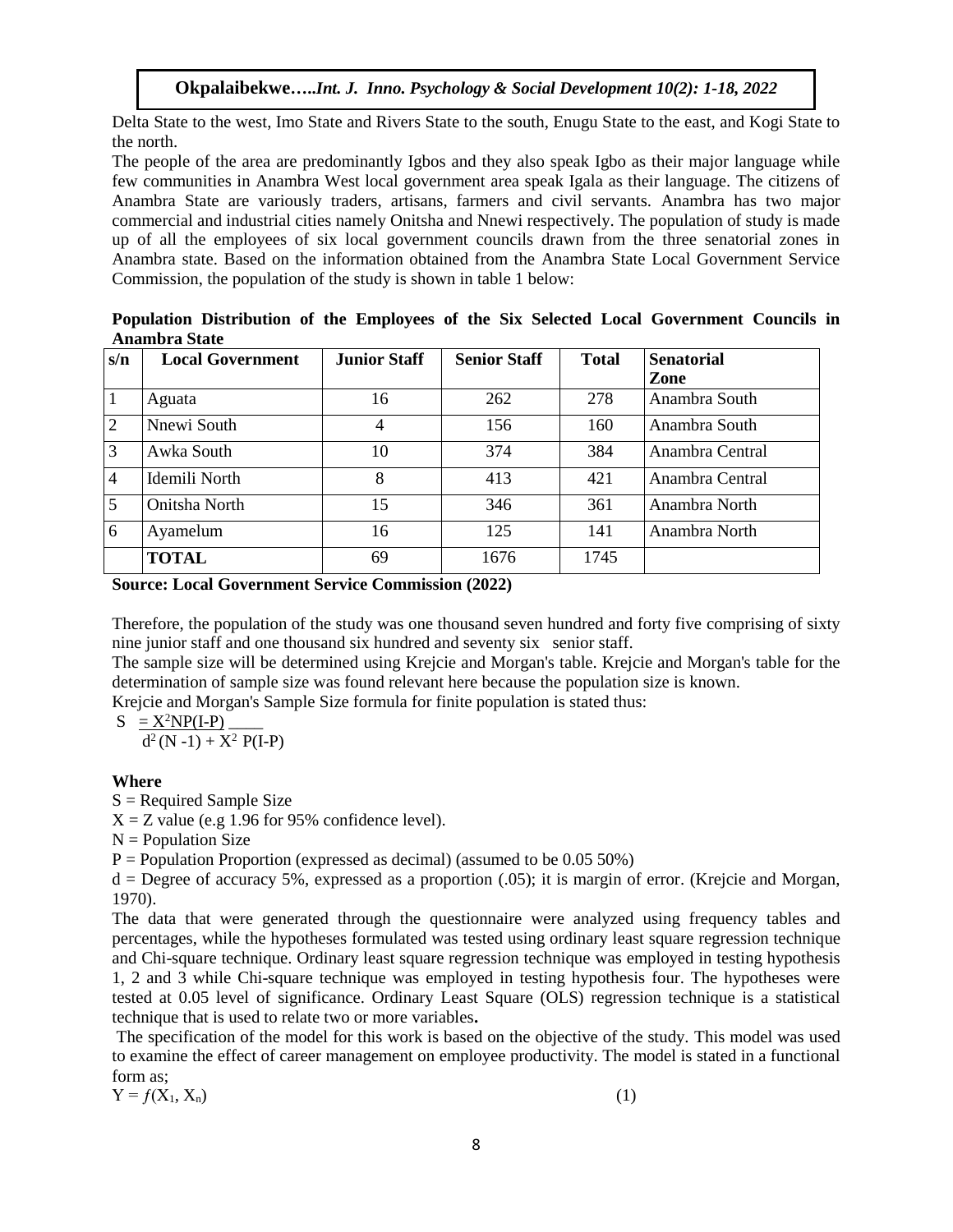Where

| ,,,,,,,                                         |                                                          |     |
|-------------------------------------------------|----------------------------------------------------------|-----|
| $f =$                                           | <b>Functional Notation</b>                               |     |
| $Y=$                                            | Dependent Variable                                       |     |
| $X_1 - X_n =$                                   | Independent Variable                                     |     |
|                                                 | This equation can be restated in an econometric form as: |     |
| $Y = \beta o + \beta_1 X_1 + \beta_n X_n + \mu$ |                                                          | (2) |
| Where:                                          |                                                          |     |
| $Y =$                                           | Dependent Variable                                       |     |
| $\beta =$                                       | Beta coefficients                                        |     |
| $\beta$ o =                                     | Autonomous or intercept                                  |     |
| $\beta_1$ to $\beta_n =$                        | Coefficient of Parameter Independent Variable            |     |
| $\mu =$                                         | Stochastic variable or error term                        |     |

# **DATA PRESENTATION AND ANALYSIS**

### **Test of Hypotheses**

Regression analysis was used to test the hypothesized effect of the independent variables on the dependent variables. The hypotheses were tested using the t-value and probability value in the regression coefficients outcome.

### **Test of Hypothesis One**

- Ho: Career planning and development has no effect on the quality of employee output in Anambra State local government councils.
- Hi: Career planning and development has effect on the quality of employee output in Anambra State local government councils.

| <b>Model</b> |                  | <b>R</b> Square | <b>Adjusted R</b><br><b>Square</b> | <b>Std. Error of</b><br>the Estimate | Durbin-<br>Watson |
|--------------|------------------|-----------------|------------------------------------|--------------------------------------|-------------------|
|              | 732 <sup>a</sup> | .5541           | 442                                | 3.068                                | .942              |

### **Table 2 Model Summary**

a. Predictors: (Constant), Career Planning and Development

# b. Dependent Variable: Quality of Employee Output

# **Table 3 ANOVA Result**

| <b>Model</b> | Sum of<br><b>Squares</b> | df  | <b>Mean Square</b> | F      | Sig.              |
|--------------|--------------------------|-----|--------------------|--------|-------------------|
| Regression   | 164.820                  |     | 41.205             | 14.378 | .002 <sup>a</sup> |
| Residual     | 2899.065                 | 308 | 9.413              |        |                   |
| Total        | 3063.885                 | 313 |                    |        |                   |

a. Dependent Variable: Quality of Employee Output

b. Predictors: (Constant), Career Planning and Development

### Source: SPSS Version 21.0

# **Table 4 Coefficient of the Regression Result**

|                                    | <b>Unstandardized</b><br><b>Coefficients</b> |                   | <b>Standardized</b><br><b>Coefficients</b> |       |      |
|------------------------------------|----------------------------------------------|-------------------|--------------------------------------------|-------|------|
| <b>Model</b>                       | B                                            | <b>Std. Error</b> | <b>Beta</b>                                |       | Sig. |
| $1$ (Constant)                     | 15.242                                       | 2.060             |                                            | 7.400 | .000 |
| Career Planning and<br>Development | .125                                         | .076              | .100                                       | 2.652 | .002 |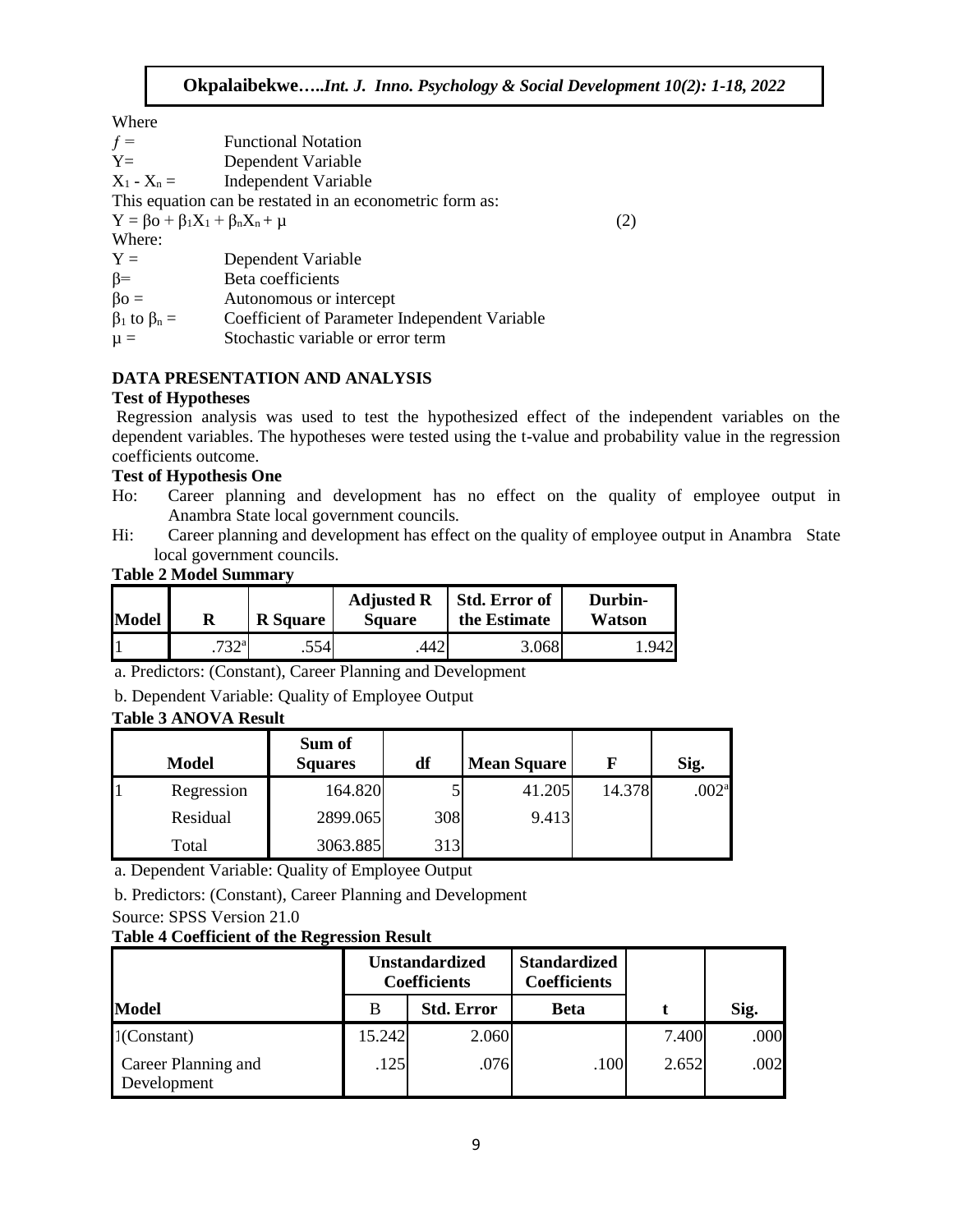|                                    | <b>Unstandardized</b><br><b>Coefficients</b> |                   | <b>Standardized</b><br><b>Coefficients</b> |       |      |
|------------------------------------|----------------------------------------------|-------------------|--------------------------------------------|-------|------|
| <b>Model</b>                       | B                                            | <b>Std. Error</b> | <b>Beta</b>                                |       | Sig. |
| $1$ (Constant)                     | 15.242                                       | 2.060             |                                            | 7.400 | .000 |
| Career Planning and<br>Development | .125                                         | .076              | .100                                       | 2.652 | .002 |

a. Dependent Variable: Quality of Employee Output

Source: SPSS Version 21.0

Table 4 recorded R square  $(R^2)$  value of 0.554 indicating that career planning and development explains moderately 55.4% of the variations in quality of employee output in Anambra State Local government councils. The Durbin-Watson statistics value of 1.942 in table 4.3.1 showed that the variables in the model are not auto-correlated and are therefore, reliable for predictions.

The F-statistics value of 14.378 with a probability value of 0.002 in table 4.3.2 indicated that the independent variable (career planning and development) has significant effect on the dependent variable (quality of employee output). This result showed career planning and development can account for the variations in quality of employee output in Anambra State local government councils.

Table 4 indicates that career planning and development recorded a t-value of 2.652 with an alpha value of 0.002 which is statistically significant at 5% level of significance. Based on this, the null hypothesis is rejected while the alternative hypothesis is accepted. Therefore, career planning and development has significant effect on the quality of employee output in Anambra State local government councils.

### **Test of Hypothesis Two**

- Ho: Career mentoring has no effect on employee motivation towards better performance in Anambra State local government councils.
- Hi: Career mentoring has effect on employee motivation towards better performance in Anambra State local government councils.

| Model | таріс з імбисі зинінат у | <b>R</b> Square | <b>Adjusted R</b><br><b>Square</b> | <b>Std. Error of</b><br>the Estimate | Durbin-<br>Watson |
|-------|--------------------------|-----------------|------------------------------------|--------------------------------------|-------------------|
|       | $.795$ <sup>a</sup>      | .645            | .531                               | 755<br>ر ر ب                         |                   |

# **Table 5 Model Summary**

a. Predictors: (Constant), Career Mentoring

b. Dependent Variable: Employee Motivation Towards Better Performance

#### **Table 6 ANOVA Result**

| <b>Model</b> |            | Sum of<br><b>Squares</b> | df  | <b>Mean Square</b> |        | Sig.      |
|--------------|------------|--------------------------|-----|--------------------|--------|-----------|
|              | Regression | 558.267                  |     | 139.567            | 18.390 | $.000b$ ! |
|              | Residual   | 1722.728                 | 308 | 7.589              |        |           |
|              | Total      | 2280.996                 | 313 |                    |        |           |

a. Dependent Variable: Employee Motivation Towards Better Performance

b. Predictors: (Constant), Career Mentoring

### **Table 7 Coefficient of the Model**

| <b>Model</b> |                  | <b>Unstandardized</b><br>Coefficients |                   | <b>Standardized</b><br>Coefficients |       | Sig. |
|--------------|------------------|---------------------------------------|-------------------|-------------------------------------|-------|------|
|              |                  |                                       | <b>Std. Error</b> | Beta                                |       |      |
|              | (Constant)       | 7.485                                 | 2.073             |                                     | 3.610 | .000 |
|              | Career Mentoring | .073                                  | .058              | .073                                | 3.175 | .000 |

a. Dependent Variable: Employee Motivation Towards Better Performance Source: SPSS 21.0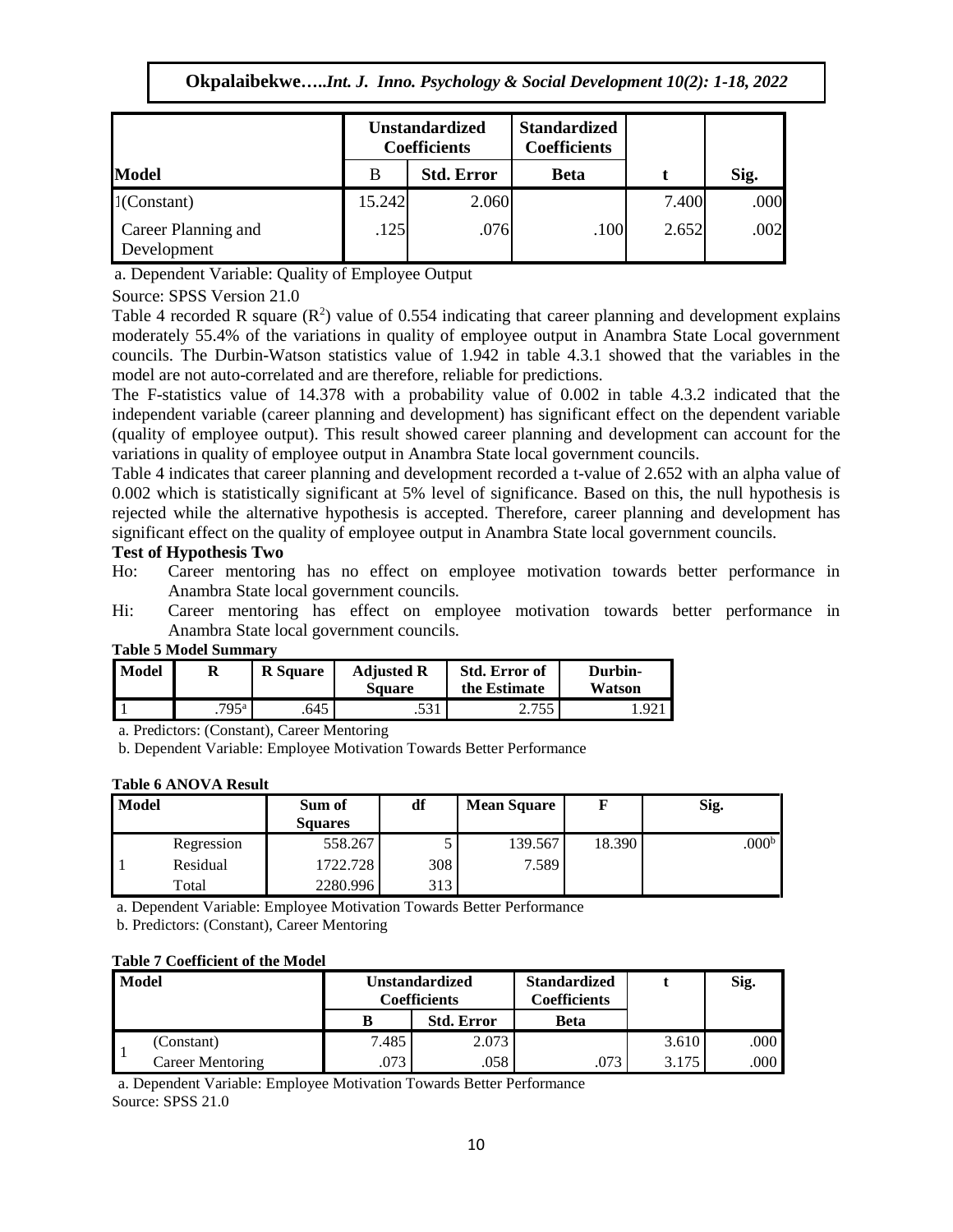Table 7 recorded R square  $(R^2)$  value of 0.645 indicating that career mentoring explains moderately 64.5% of the variations in employee motivation towards better performance in Anambra State Local government councils. The Durbin-Watson statistics value of 1.921 in table 4.3.4 showed that the variables in the model are not auto-correlated and are therefore, reliable for predictions.

The F-statistics value of 18.390 with a probability value of 0.000 in table 4.3.5 indicated that the independent variable (career mentoring) has significant effect on the dependent variable (employee motivation towards better performance). This result showed career mentoring can account for the variations in employee motivation towards better performance in Anambra State local government councils.

Table 7 indicates that career mentoring has a t-value of 3.175 with a probability value of 0.000 which is statistically significant at 5% level of significance. Since these values are within the acceptable threshold, we reject the null hypothesis and accept the alternate hypothesis. Hence, Career mentoring has significant effect on employee motivation towards better performance in Anambra State local government councils.

# **Test of Hypothesis Three**

Ho: Career counseling has no effect on employee commitment to the realization of organizational goals in Anambra State local government councils.

Hi: Career counseling has effect on employee commitment to the realization of organizational goals in Anambra State local government councils.

### **Table 8: Model Summary**

| <b>Model</b> | R                 | R Square | <b>Adjusted R</b><br>Square | <b>Std. Error of the</b><br><b>Estimate</b> | Durbin-Watson |
|--------------|-------------------|----------|-----------------------------|---------------------------------------------|---------------|
|              | .263 <sup>a</sup> | .669     |                             | 3.060                                       | 988           |

a. Predictors: (Constant), Career Counseling

b. Dependent Variable: Employee Commitment to the Realization of Organizational Goals

### **Table 9 ANOVA Result**

| Model |            | Sum of<br><b>Squares</b> | df  | <b>Mean</b><br><b>Square</b> |       | Sig. |
|-------|------------|--------------------------|-----|------------------------------|-------|------|
|       | Regression | 192.689                  |     | 38.538                       | 4.116 | .001 |
|       | Residual   | 2593.275                 | 308 | 9.362                        |       |      |
|       | Total      | 2785.965                 | 313 |                              |       |      |

a. Dependent Variable: Employee Commitment to the Realization of Organizational Goals

b. Predictors: (Constant), Career Counseling

### **Table 9 Coefficient of the Model**

| <b>Model</b> |                   | Unstandardized<br>Coefficients |                   | <b>Standardized</b><br>Coefficients |        | Sig. |
|--------------|-------------------|--------------------------------|-------------------|-------------------------------------|--------|------|
|              |                   |                                | <b>Std. Error</b> | Beta                                |        |      |
|              | (Constant)        | 25.943                         | 2.252             |                                     | 11.520 | .000 |
|              | Career Counseling | .008                           | .062              | .008                                | 2.056  | .005 |

a. Dependent Variable: Employee Commitment to the Realization of Organizational Goals Source: SPSS 21.0

Table 9 recorded R square  $(R^2)$  value of 0.645 indicating that career counselling explains moderately 66.9% of the variations in employee commitment to the realization of organizational goals in Anambra State local government councils. The Durbin-Watson statistics value of 1.988 in table 8 showed that the variables in the model are not auto-correlated and are therefore, reliable for predictions.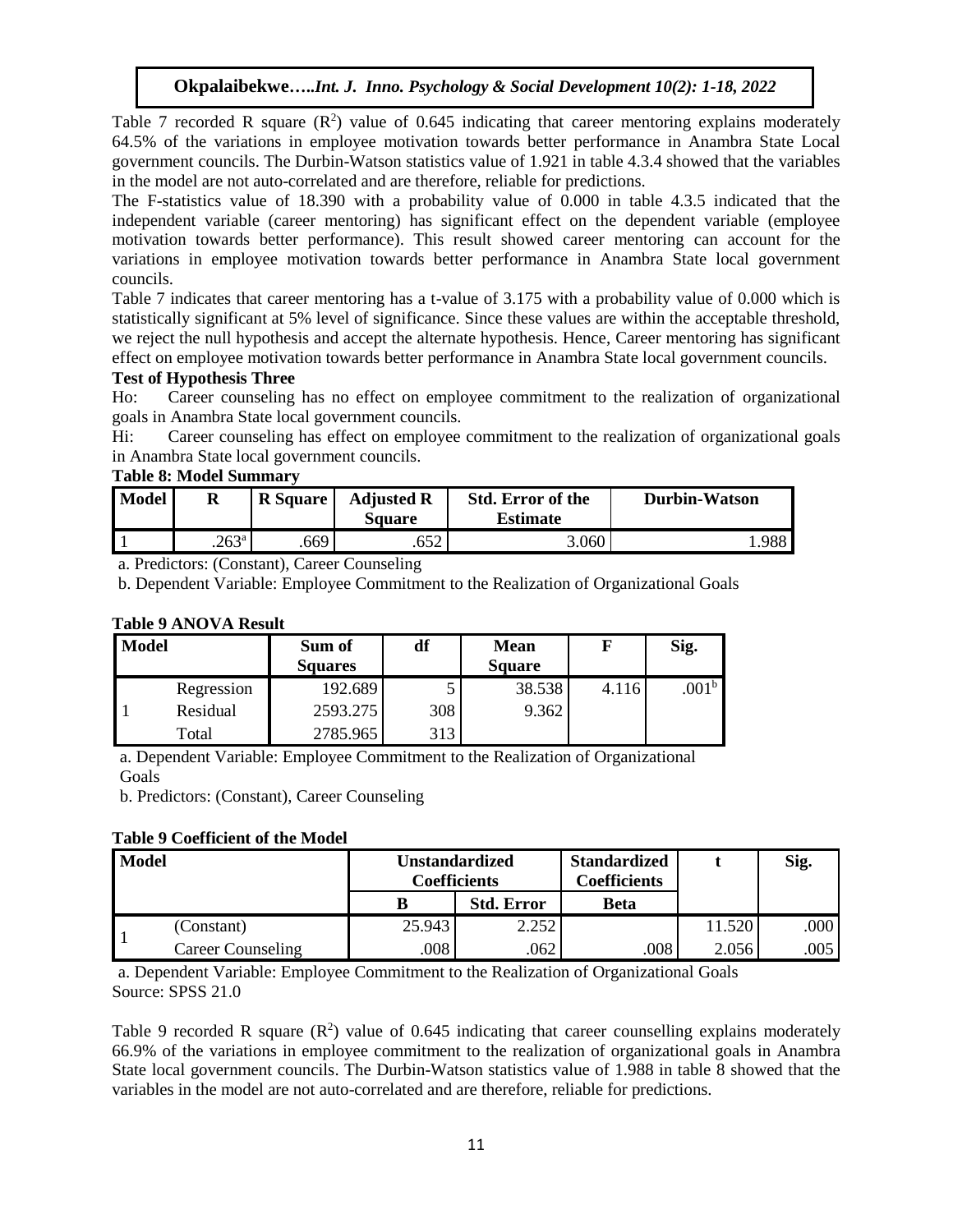The F-statistics value of 18.390 with a probability value of 0.000 in table 4.3.8 indicated that the independent variable (career counselling) has significant effect on the dependent variable (employee commitment to the realization of organizational goals). This result showed career counselling can account for the variations in employee commitment to the realization of organizational goals in Anambra State local government councils.

Table 4.3.9 indicates that career counseling recorded a t-value of 2.056 and a probability value of 0.005 which is within the acceptable threshold. We reject the null hypothesis and accept the alternate hypothesis; hence career counseling has significant effect on employee commitment to the realization of organizational goals in Anambra State local government councils.

# **Test of Hypothesis Four**

Ho: The absence of a standard career management policy is not a challenge to career management in Anambra State local government councils.

Hi: The absence of a standard career management policy is a challenge to career management in Anambra State local government councils.

|                    | Value                | df | Asymp. Sig.<br>$(2-sided)$ |
|--------------------|----------------------|----|----------------------------|
| Pearson Chi-Square | 435.354 <sup>a</sup> | q  | .000                       |
| Likelihood Ratio   | 252.778              |    | .000                       |
| Linear-by-Linear   | 136.976              |    | .000                       |
| Association        |                      |    |                            |
| N of Valid Cases   | 313                  |    |                            |

# **Table 10 Chi-square Tests for Hypothesis Four**

Source: SPSS 21.0

Since the Pearson chi-square value of 435.354 at 9 degree of freedom is significant at .05 alpha levels, we reject the null hypothesis and accept the alternative hypothesis. Hence, we conclude that the absence of a standard career management policy is a challenge to career management in Anambra State local government councils.

# **CONCLUSION**

This study investigated the impact of career management on employee productivity in Anambra state local government councils from 2009 to 2019. The study found that career planning and development has significant effect on the quality of employee output in Anambra State local government councils. The study also found that career mentoring has significant effect on employee motivation towards better performance in Anambra State local government councils. The study further found that career counseling has significant effect on employee commitment to the realization of organizational goals in Anambra State local government councils. Finally, the study found that the absence of a standard career management policy is a challenge to career management in Anambra State local government councils.

Banking on the aforementioned findings, the study concludes that career management has significant impact on employee productivity in Anambra state local government councils. Therefore, by designing an effective career management system, local government councils in Anambra State have the opportunity to improve the skills and competences of their employees who requires sophisticated and technical knowledge to effectively carry out their tasks. Effective career management in local government council will help to reduce the incidence of brain drain as the employees have the opportunity to develop and improve on their competences thereby improving the productivity in the local government system.

### **RECOMMENDATIONS**

Amongst the recommendations is that the local government council should institute career planning programmes that will enable a deeper focus on an employee's aims and aspirations—from identification of the handicaps being faced by an employee in accomplishing his goals to the solutions in terms of re-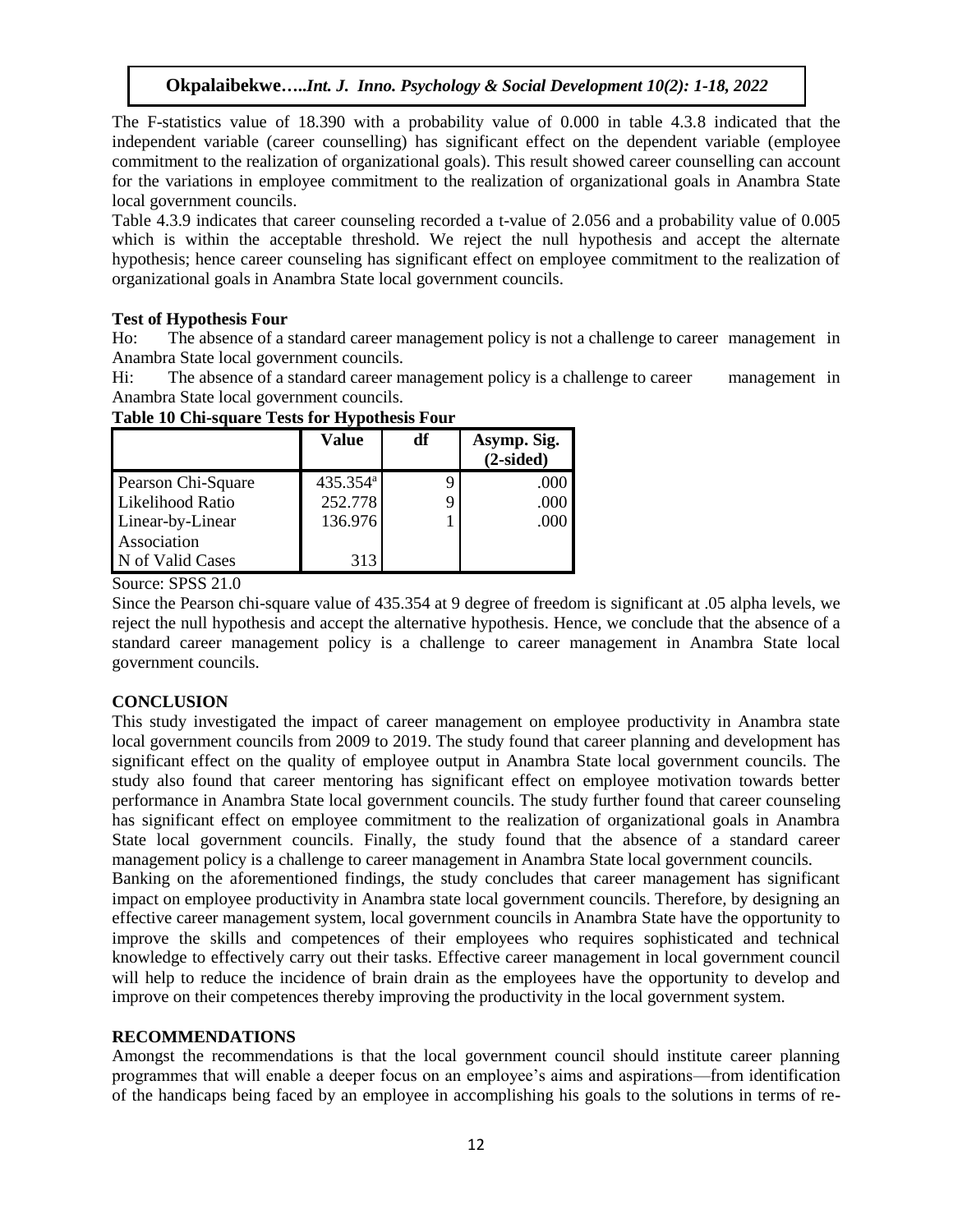skilling or reassignment. Also local government councils in Anambra State should increase their support for career development activities to improve employees' productivity. This can be done through increase in funding of employee career activities such as further studies, research, publications and conferences expenses. The management of local government council should consider organizing mentorship programmes for the employees, this will help to increase employee skills and competence making them more willing to work harder for better performance and the management of local government council should remain focused on developing the career counseling services to its employees; this will boost the commitment, morale and ultimately the productivity of staff.

#### **REFERENCES**

- Ade, D.K., Abdul, R.S.E., & Suharto, S.E. (2018). Influence of career development and motivation to employee performance through organizational commitment in institutional development section of Educational Diniyah and Pondok Pesantren Office of Ministry of South Jakarta Religious. *International Journal of Business and Applied Social Sciences*, 4(2), 17 – 33.
- Adeniji, A.A., & Osibanjo, A.O. (2012). *Human resource management: Theory and practice.* Lagos: Pumark Nigeria Limited, Lagos.
- Agba, A. M. O., Festus, N., & Ushie, E. M. (2010). Career development and employee commitment in industrial organisations in Calabar, Nigeria. *American Journal of Scientific and Industrial Research, 1*(2), 105-114.
- Agba, A.M.O., Nkpoyen, F., & Ushie, E.M. (2010). Career development and employee commitment in industrial organisations in Calabar, Nigeria. *American Journal of Scientific and Industrial Research*, 1(2), 105 – 114.
- Ahmad, R. B., Mohamed, A. M. B., & Manaf, H. B. A. (2017). The relationship between transformational leadership characteristic and succession planning program in the Malaysian public sector. *International Journal of Asian Social Science*, 7, 19–30.
- Ajila, C. O. (1997). Job Motivation and attitude to work as correlates of productivity among workers in manufacture companies in Lagos State. Department of Psychology of O.A.U. Ile- Ife, Osun State, Nigeria.
- Ali, Z., & Mehreen, A. (2018). Understanding succession planning as a combating strategy for turnover intentions. *Journal of Advances in Management Research*, 2(1) 341 – 351.
- Amah, E. (2006). *Human Resource Management.* Port Harcourt, Nigeria: Amethyst Publishers.
- Ampoty, J. (2014). An investigation into the effects of career development on employee retention at Anglogold Ashanti Limited, Obuasi Mine. *MBA Thesis*, Department of Managerial Science, Kwame Nkrumah University of Science and Technology.
- Aneeq, A. (2012). Impact of Training in Hotel Industry of Lahore, Pakistan. *Journal of Business Studies Quarterly* 4 (4) 23-46.
- Anthony, W.P., Kacmar, M.K., Perrewe, P.L. (2006). Human resources management: A *strategic approach.* New York-U SA: Thomson Corporation.
- Antoniu, E. (2013). Career planning process and its role in human resource development. *Annals of the University of Petrosani Economics,* 10(2*)*, 13 - 22.
- Aplin, J. C., & Gerster, D. K. (1978). Career development: An integration of individual and organizational needs. *Persona Journal, 55,* 23-29.
- Armstrong, L., & West, J. (2001). Banking, technology workers and their career development. *Australian Journal of Career Development*, 10, 6–10.
- Armstrong, M. (2006). *A handbook of human resource management practice*, 10th Edition. London and Philadelphia: Kogan Page.
- Armstrong, M. (2006). *Human resource management practice (10th edition).* London: Kogan press.
- Baba, A. S., & Edwinah, A. (2016). Succession planning and the maintenance of high performance standards by fast-food companies in Nigeria. *International Journal of Managerial Studies and Research,* 4(1), 123 - 132.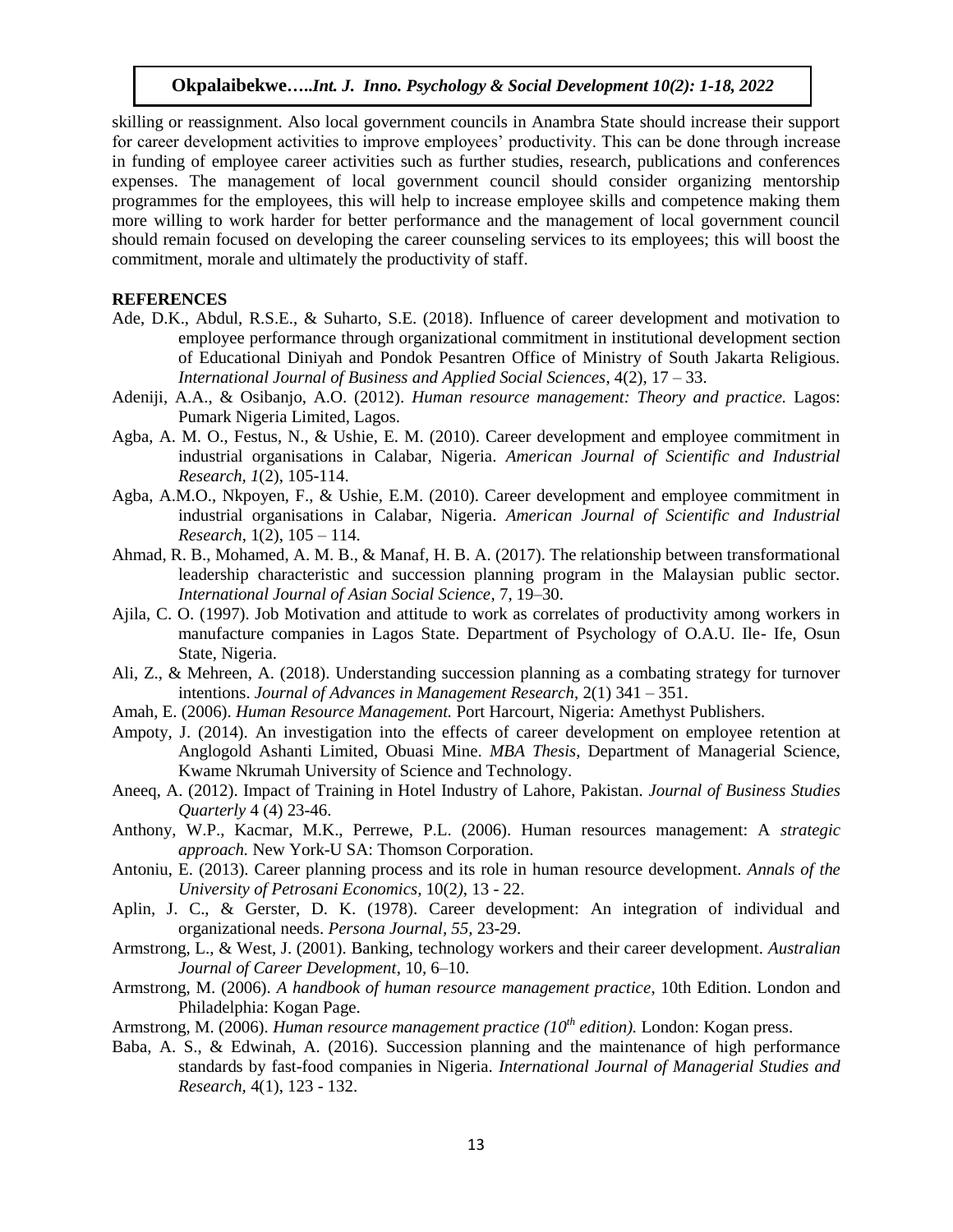- Baruch, Y. (2006). Career development in organizations and beyond: Balancing traditional and contemporary viewpoints. *Human Resource Management Review,* 16(2), 125 - 138.
- Baruch, Y., & Peiperi, M. (2000). Career management practices: An empirical survey and theoretical implications, *Human Resource Management*, 39(4), 347-366.
- Betz, L. (2008). *Women's career development. In S.D.* Praeger: Westport. CT.
- Blackman, D. & Kennedy, M. (2013). *Talent management: Developing or preventing knowledge and capacity.* National Institute for Governance, University of Canberra.
- Bojke, C. (2012). Productivity of the English national health service 2003-4 to 2009-10. *CHE Research Paper* 76, *Centre for Health Economics.,* 1-45.
- Bojke, C. (2012). Productivity of the English national health service 2003-4 to 2009-10. *CHE Research Paper* 76, *Centre for Health Economics,* 1-45.
- Brown, D. (2003). The career and vocational concept and Career counseling . *Journal of Career Development.* 52 (2), 141.
- Byars, L. L., & Rue, L.W. (2000). *Human resource management:* 6th (ed.). Boston: McGraw Hill.
- Byars, L. L., & Rue, L.W. (2004). *Human resource management* 7<sup>th</sup> ed. USA: McGraw-Hill/Irwin.
- Byus, K., & Lomerson, W. L. (2004). [Consumer originated value: A framework for performance analysis.](http://www.emeraldinsight.com/doi/abs/10.1108/14691930410550408)  *[Journal of Intellectual Capital](http://www.emeraldinsight.com/doi/abs/10.1108/14691930410550408)*, 5, 464 - 477.
- Chase, R. B., & Aquilano, N. J. (2015). *Production and operations management, manufacturing and service.* USA: Van Hoffmann Press Inc.
- Chelimo, L. (2014). Employees perceptions of the effectiveness of career management practices at Kenya Airports Authority. *MBA Thesis* in Business Administration, School of Business, University of Nairobi.
- Chew, J., & Girardi A. (2008). Is Career Management the panacea to retaining vital staff? *International Journal of Management and Marketing Research*, 1, 83-98
- Çiğdem, K. &Belgin, C. (2014). An empirical study on the role of career development programs in organizations and organizational commitment on job satisfaction of employees. *American Journal of Business and Management,* 3(3). 178 - 191.
- Dargham, N.A.S. (2013). *The organizational career management and career behaviour.* Retrieved 3<sup>rd</sup> June 2018 from<http://www.fgm.usj.edu.lb/files/a52010.pdf>
- Darvish, H. (2008). Studying the effective factors on job satisfaction. *Culture and Management*, 16(5) 138 - 142.
- Dawis, R. (2005). *The Minnesota theory of work adjustment: Career choice and development*. Hoboken, New Jersey: Wiley.
- Dessler, G. (2008). *Human resources management.* New Jersey USA: Pearson Prentice Hall
- Dessler, G. (2013). *Human resource management*, Thirteenth Edition. London" Pearson.
- Dialoke, I., Chiavoghi, N., & Ukonu, I. O. (2016). Effects of employee career management on organisational performance: A study of selected banks in Umuahia, Abia State. *Business Management and Strategy*, 7(2), 140 – 156.
- Dreher, G. F., & Dougherty, T. W. (2001). *Human resource strategy: A behavioral perspective for the general manager*. Singapore: Mc-Graw Hill.
- Eby, L. T., Allen, T. D., & Brinley, A. (2005). A cross-level investigation of the relationship between career management practices and career-related attitudes. *Grout & Organization Management,*  30(6), 565 - 596.
- Farmer, Neil (2008). *The Invisible Organization: How informal networks can lead to organizational change.* USA: Grower Publishing Ltd.
- Farrell, D., & Grant, A. J. (2005). *China's looming talent shortage*. The McKinsey Quarterly.
- Felix, K. (2012). *Career development practices among commercial banks in Kenya.* Nairobi: University of Nairobi library.
- Fernandez-Araoz, C. (2014). 21st century talent spotting. *Harvard Business Review,* 92(6) 46-56.
- Fieldman, D.C., & Thomas, D.C. (2004). Career management issues facing expatriates. *Journal of International Business*, 23(2), 271-293.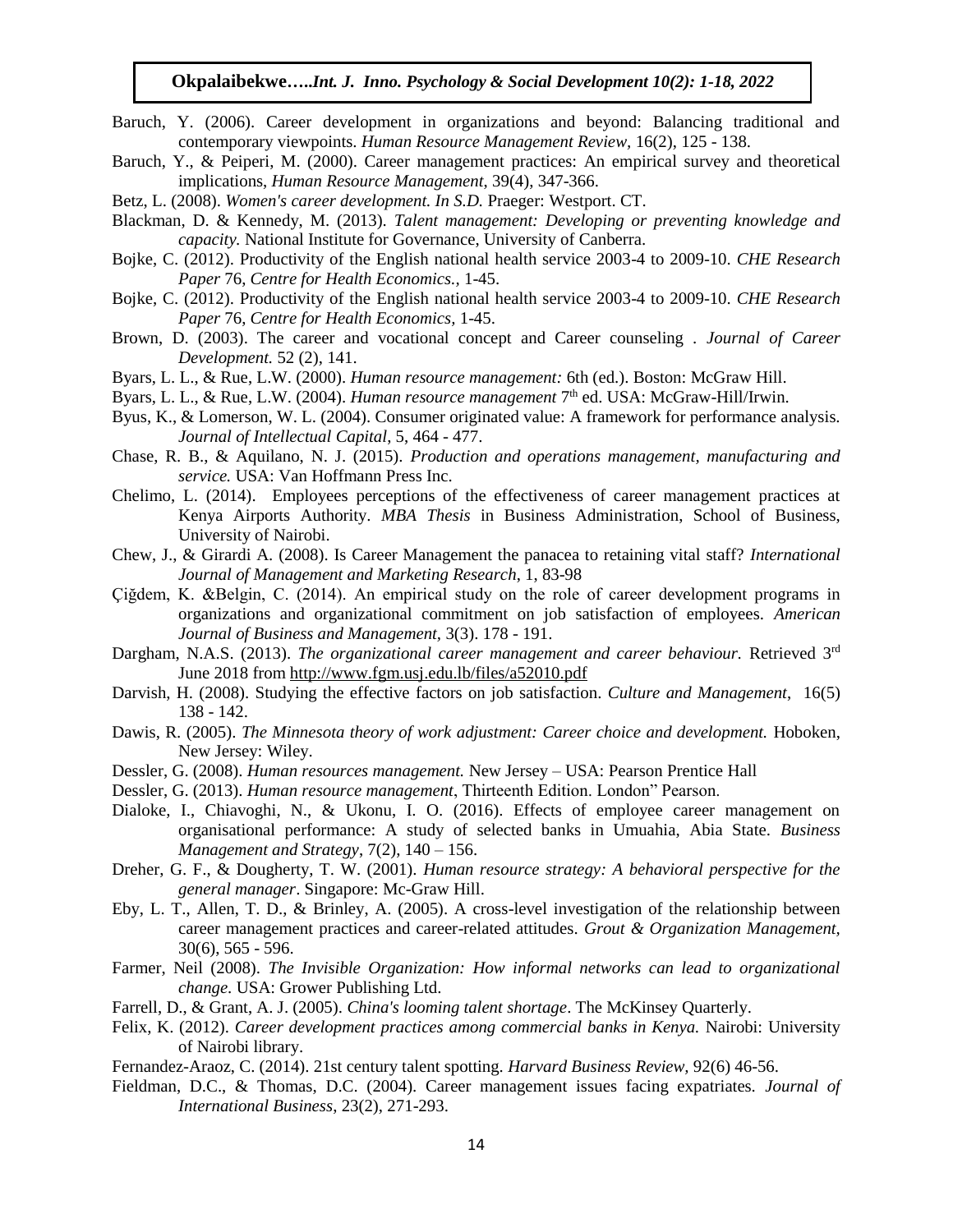Fink, S. (2002). *High commitment workplaces*. New York: Quorum.

- Galanou, E. (2009). A model for evaluating the effectiveness of middle managers training courses: evidence from a major banking organization in Greece. *International Journal of Training and Development*, 12(6), 221-245.
- Garman, A.N., & Glawe, J. (2004). Succession planning. *Consulting Psychology Journal*: Practice & Research, 56(2), 119-128.
- Greenhaus, J.G., Callanan, G.A., & Godshalk, V.M. (2000). *Career management*. (3rd ed.). New York: The Dryden Press.
- Greenhaus, J.H., Callanan, G.A., & Godshalk, V.M. (2010). *Career management* 4th edition. London: Sage Publications.
- Grobler, P., Wärnich, S., Carrell, M. R., Elbert, N. F., & Hatfield, R. D. (2006). *Human resource management in South Africa,* (3rd ed.). London: Thomson.
- Gupta, K. A., & Govindarajan, V. (2000). Managing global expansion: A conceptual framework. *Business Horizons*, March-April, 45-54.
- Hall-Ellis, S. D. (2015). Succession planning and staff development-A winning combination. *The Bottom Line*, 28(3), 95–98.
- Hamid, S. (2011). A study of effectiveness of training and development programmes of UPSTDC, India. *South Asian Journal of Tourism and Heritage.*4 (1).
- Harlod, A.P., & Amit, K. (2011). Career management, employee development and performance in Indian information technology organizations. *Business Management Dynamics*, 1(5), 24 – 31.
- Hayes, T. (2015). *Demographic characteristics: Predicting employee turnover.* Walden: Walden University.
- Heijden, B. I., Schalk, R., & Veldhoven, M. J. P. M. (2008). Ageing and careers: European research on long-term career development and early retirement. *Career Development International*, 13(2), 85–94.
- Hirsh, W. (2000). *Secession planning demystified*. A report 372, Institution for Employment studies, October.
- Holbeche, L. (2009). *Aligning human resources and business strategy* (2nd ed.). London, England: Butterworth- Heinemann, Elsevier.
- Holzer, M., & Seok-Hwan, L. (2004). Mastering [public productivity and performance improvement from](https://books.google.co.in/books?hl=en&lr=&id=hFP_Q4JhAUkC&oi=fnd&pg=PA1&dq=Mastering+public+productivity+and+performance+improvement+from+a+productive+management+perspective.+In:+Holzer+M,+Seok-Hwan+L+Edn+,+%E2%80%9CPublic+Productivity+Handbook%E2%80%9D&ots=o8-gKpuRvb&sig=7ms_EHzdx1GY-HNa2gRHD4x9PDQ#v=onepage&q&f=false)  [a productive management perspective. In](https://books.google.co.in/books?hl=en&lr=&id=hFP_Q4JhAUkC&oi=fnd&pg=PA1&dq=Mastering+public+productivity+and+performance+improvement+from+a+productive+management+perspective.+In:+Holzer+M,+Seok-Hwan+L+Edn+,+%E2%80%9CPublic+Productivity+Handbook%E2%80%9D&ots=o8-gKpuRvb&sig=7ms_EHzdx1GY-HNa2gRHD4x9PDQ#v=onepage&q&f=false) HolzerM, Seok-Hwan L Edn , *Public productivity handbook*[, \(2ndEdn\), Marcel Dekker, New York.](https://books.google.co.in/books?hl=en&lr=&id=hFP_Q4JhAUkC&oi=fnd&pg=PA1&dq=Mastering+public+productivity+and+performance+improvement+from+a+productive+management+perspective.+In:+Holzer+M,+Seok-Hwan+L+Edn+,+%E2%80%9CPublic+Productivity+Handbook%E2%80%9D&ots=o8-gKpuRvb&sig=7ms_EHzdx1GY-HNa2gRHD4x9PDQ#v=onepage&q&f=false)
- Hutchings, K., Cherrie, J., Brian, K., Zhang, Y., & Shao, S. (2009). Perceptions of the effectiveness of training and development of 'Grey Collar' workers in the Peoples' Republic of China. *Human Resource Development International,* 12(9)*,* 279 - 296.
- Hwang, M., & Rauen, P. (2015). What are the best practices for preparing high potentials' for future leadership roles? *Digital Communications Education*.
- Johnson, R. D., Pepper, D., Adkins, J., & Emejom, A. A. (2018). Succession planning for large and small organizations: A practical review of professional business corporations. In P. Gordon & J. Overbey (Eds.), *Succession planning* (pp. 23–40). Cham, Switzerland: Palgrave Macmillan.
- Kagwiria, R. I., Namusonge, G. S., & Karanja, K. (2014). Effect of career management to the organizational performance in companies listed in Nairobi Security Exchange in Kenya. *International Journal of Science and Research (IJSR), 3*(7).
- Kakui, I. M., & Gachunga, H. (2016). Effects of career development on employee performance in the public sector: A case of National Cereals and Produce Board. *The Strategic Journal of Business and Change Management,* 3(19), 307 324.
- Kaye, B. (2005). Build a culture of development. *Leadership Excellence*, 22(3), 18.
- Khadijetou, W. (2016). Effect of career development programs on employee retention in international non-governmental organizations in Kenya. *MBA Thesis,* School of Business, University of Nairobi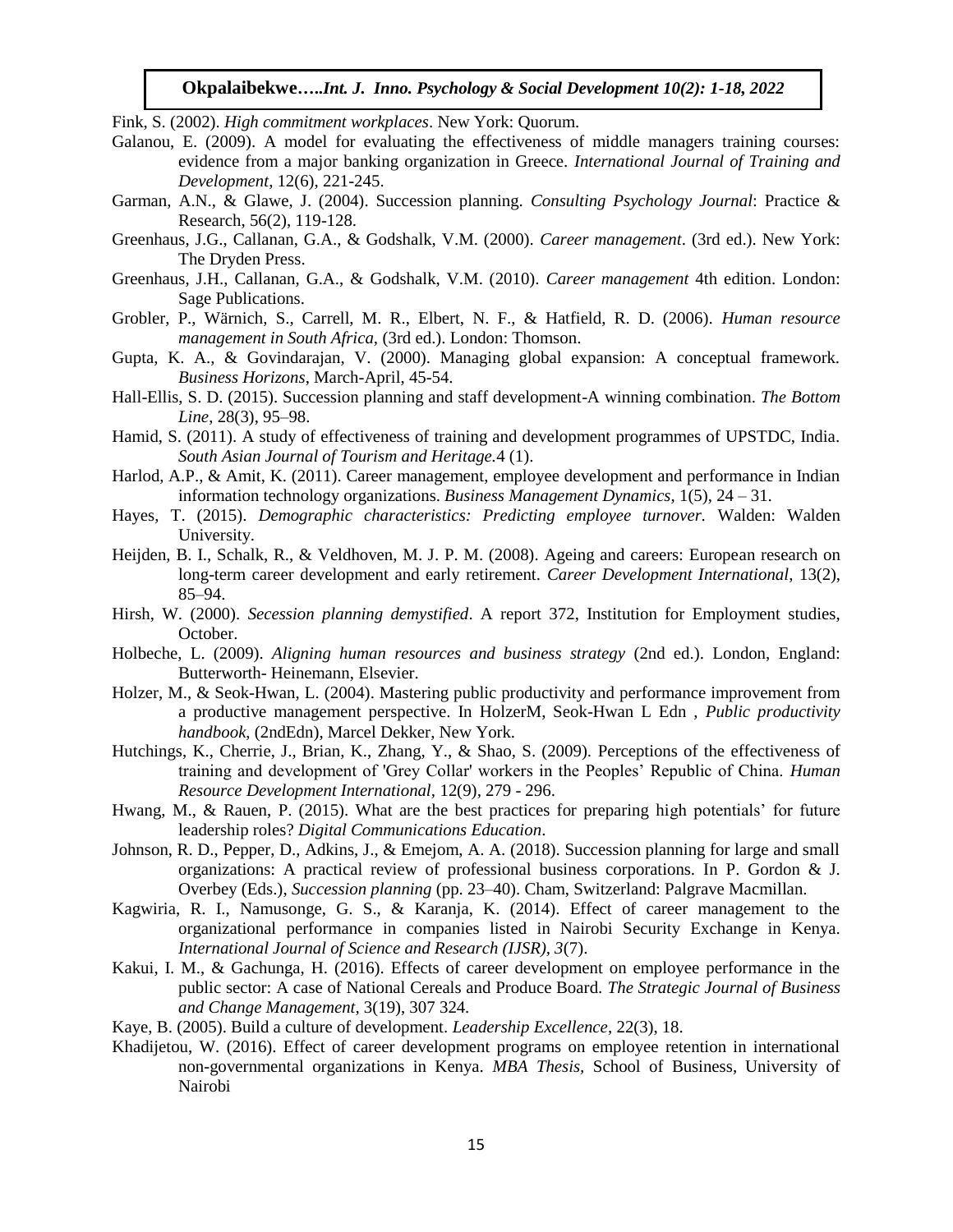- Khulida, K. Y., & Siti, Z. O. (2004). Relationship between organizational career management and individual performance. *International Journal of Management Sciences*, 11(2), 73 – 90.
- Kiima, S.M. (2015). The effect of training on career development of employees in an organization: A case study of Equity Bank Kenya Limited. *MA Thesis* in Sociology (Labour Management), University of Nairobi, Kenya.
- Kong, H., Cheung, C., & Zhang, H. Q. (2010). Career management systems: What are China's stateowned hotels practicing? *International Journal of Contemporary Hospitality Management*, *22*(4), 467-482.
- Kraimer, M. L., Seibert, S. E., Wayne, S. J., Liden, R. C., & Bravo, J. (2011). Antecedents and outcomes of organizational support for development: The critical role of career opportunities. *Journal of Applied Psychology*, 96(3), 485.
- Kwamboka, F.O. (2012). The effect of employee career development on performance of public primary schools in Kenya: A case of Starehe District, Nairobi County. *M.Sc. Dissertation* in Business Administration, Kenyatta University.
- Lambert, S. J. (2005). Added benefit's: The link between work life benefits and organizational citizenship. *Academic Management Journal*, 43(5), 123 - 131.
- Lazarova, M., & Taylor, S. (2009). Boundary less careers, social capital and knowledge management: implications for organizational performance, *Journal of Organizational Behavior*, 30, 119-139.
- Lips-Wiersma, M., & Hall, D.T. (2007). Organizational career development is not dead: A case study on managing the new career during organizational change. *Journal of Organizational Behavior*, 28, 771-792
- Luna, G. (2012). Planning for an American higher education leadership crisis: The succession issue for administrators. *International Leadership Journal*, 4(1), 56–79.
- Lyria, R. K., Namusonge, G. S., &Karanja, K. (2017). The effect of career management on organizational performance of firms listed in the Nairobi Securities Exchange. *Journal of Human Resource and Leadership*, 1(3), 31 – 42.
- Lyria, R.K., Namusonge, G.S., & Karanja, K. (2012). Effect of career management to the organizational performance in companies listed in Nairobi Security Exchange in Kenya. *International Journal of Science and Research*, 3(7), 1916 – 1921.
- Maimunah, A. (2014). *Human resource management: Principles and practices (3rd ed).* Shah Alam, Selangor: Oxford Fajar Sdn. Bhd.
- Manolescu, A. (2003). *Human resource management 4th ed.* Bucarest: The Economic Publishing House.
- Manyasi, J.N. (2012). An evaluation of the effects of career development practices on lecturers' performance in public universities in Kenya. *PhD Thesis* in Business Administration, Institute of Graduate Studies and Research, Kabarak University.
- Mark, L., & Nzulwa, J. (2018). Effect of career development programs on employee performance in Kenya: A case of national hospital insurance fund. *International Journal of Social Sciences and Information Technology*, IV(V),
- Martin, A.F., Romero, F.P., Valle, C.R., & Dolan, S.L. (2001). Corporate business strategy, career management and recruitment: Do Spanish firms adhere to contingency model? *Career Development International*, 6(3), 149 - 155.
- Mathis, R. L., & Jackson, J. H. (2000). *Human resource management.* Ohio: South Western Collage Publishing.
- Mayo, A. (1991). *Managing careers: Strategies for organizations*. London: IPM Press.
- McAdam, R., Hazlett, S.A., & Caey, C. (1998). [Performance management in the UK public sector:](http://www.emeraldinsight.com/doi/abs/10.1108/09513550510591542)  [Addressing multiple stakeholder complexity.](http://www.emeraldinsight.com/doi/abs/10.1108/09513550510591542) *International Journal of Public Sector [Management](http://www.emeraldinsight.com/doi/abs/10.1108/09513550510591542)*,18, 256 - 273.
- McDaniels, C., & Gysbers, N.C. (1992). *Counselling for career development*,(1st ed.). San Francisco: Jossey-Bass Publishers.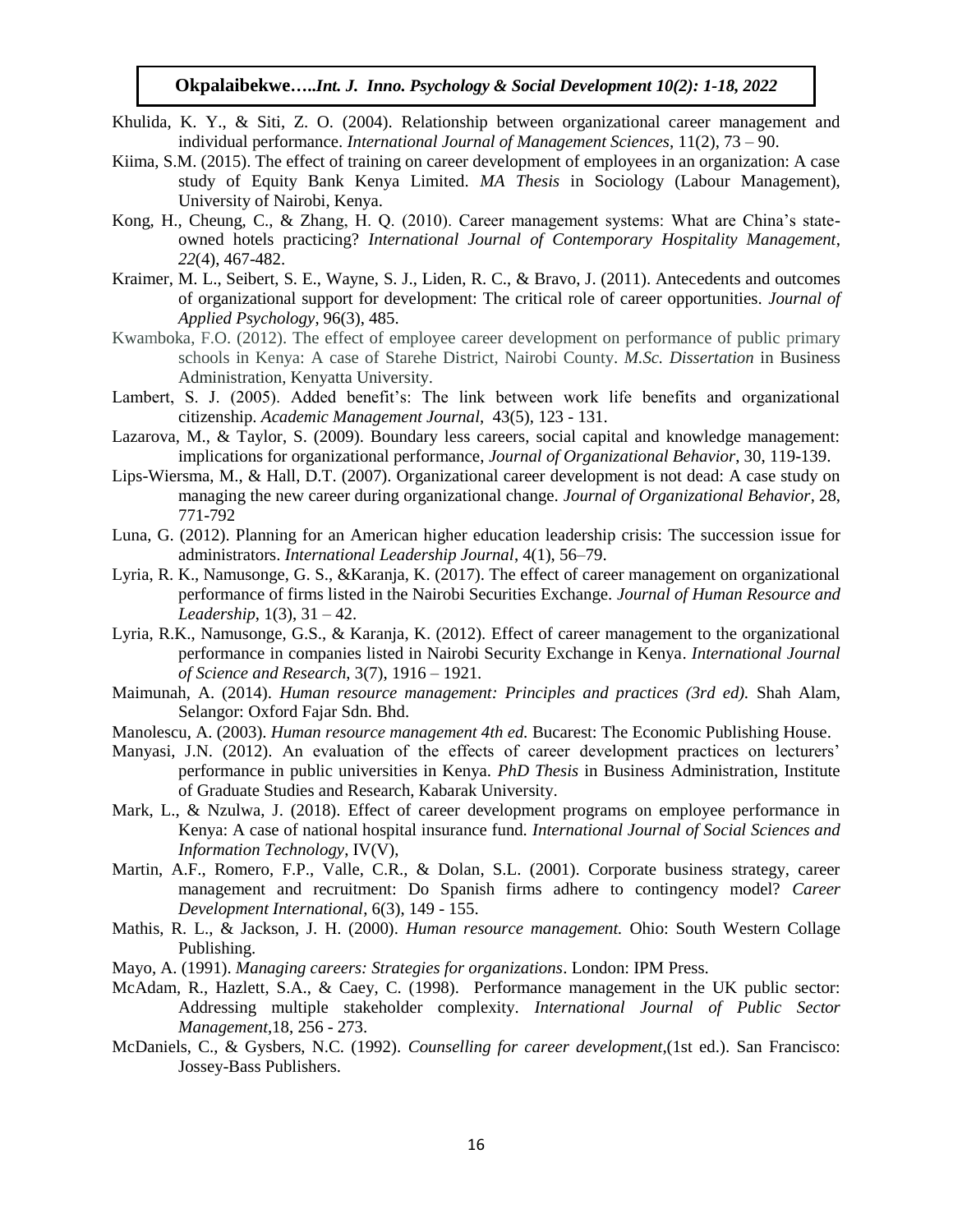- Meneze, M. N. M. (2006). The impact of stress on productivity of employees at the education training and development practices: Sector education and training authority. *A paper presented at University of Pretoria*., 1-140.
- Meneze, M. N. M. (2006). The impact of stress on productivity of employees at the education training and development practices: Sector education and training authority. A Paper Presented at University of Pretoria., 1-140.
- Mohd, H.M., & Khulida, K.Y. (2017). Perceived career development practice and performance of employees: An empirical study in the enforcement organization. *Journal of Global Business and Social Entrepreneurship*, 1(4), 54 – 61.
- Mondy, R. W., Noe, R. M., & Premeaux, S. R. (2002). *Human resource management* (8th ed.). Upper Saddle River, NJ: Prentice Hall.
- Morgan, H J. (2008), *Keeping your talent Identifying and retaining your star keys*. Strategic Direction, 24(9), 6-8.
- Munro, A. (2017). *Practical succession management: How to future-proof your organisation*. London, England: Routledge.
- Mwashila, H.M. (2017). The influence of career development on academic staff performance in Kenyan public universities in coast region. *M.Sc. Thesis* in Business Administration, Technical University of Mombasa.
- Nwachukwu, C. C. (2009). *Human resource management*. Port Harcourt: Davidstones Publishers Ltd.
- Nwosu, H. E. (2014). Succession planning and corporate survival: A study of selected Nigeria firms. *The International Journal of Business & Management*, 2(9), 74 - 92.
- Nyambura, N., & Kamara, J. (2017). Influence of career development practices on employee retention in public universities: A case of Technical University of Kenya. *Journal of Strategic Business and Change Management,* 4(30), 510 - 522.
- Oduma, C., & Were, S. (2014). Influence of career development on employee performance in the public university, A case of Kenyatta University. *International Journal of Social Sciences Management and Entrepreneurship,* 1(2), 1 - 16.
- Ombay, J. A., Otuya, W., & Shiamwama, S. M. (2013). The relationship between career counseling and employee productivity in sugar firms in Kakamega County, Kenya. *International Journal of Business, Humanities and Technology*, *3*(7).
- Osibanjo, A.O., Oyewunmi, A.E., & Ojo, S.I. (2014). Career development as a determinant of organizational growth: Modelling the relationship between these constructs in the Nigerian banking industry. *American International Journal of Social Science*, 3(7), 67 – 76.
- Pekkola, S., Ukko, J., & Rantamen, H. (2007). Linking rewards to performance measurement: Challenges in the private and public sector. Proceedings of 4th Conference on Control: Measurement and Rewarding Performance, Nice, France.
- Pennell, K. (2010). The role of flexible job descriptions in succession management. *Library Management*, 31(4/5), 279–290.
- Prokopenko, J. (2007). *[Productivity management: A practical handbook.](https://books.google.co.in/books?hl=en&lr=&id=0jyOKj8S_iYC&oi=fnd&pg=PR5&dq=Productivity+Management:+A+Practical+Handbook.+International+Labour+Office+&ots=_qnlu_y-eP&sig=GJZdFokfq2alZ8iNV6Fw7Lh5ZrI#v=onepage&q=Productivity%20Management%3A%20A%20Practical%20Handbook.%20International%20Labour%20Office&f=false)* Geneva: International Labour [Office \(ILO\).](https://books.google.co.in/books?hl=en&lr=&id=0jyOKj8S_iYC&oi=fnd&pg=PR5&dq=Productivity+Management:+A+Practical+Handbook.+International+Labour+Office+&ots=_qnlu_y-eP&sig=GJZdFokfq2alZ8iNV6Fw7Lh5ZrI#v=onepage&q=Productivity%20Management%3A%20A%20Practical%20Handbook.%20International%20Labour%20Office&f=false)
- Purcell, J., Kinnie, N., Hutchinson, S., Rayton, B., & Swart, J. (2003). *Understanding the people and performance link: Unlocking the black box.* London: The Chartered Institute of Personnel and Development.
- Qadoos, Z., Ayesha, A., Tayyab, H., Toqeer, I. & Hafiz, I. Y. (2015). The influence of job stress on employees performance in Pakistan. *American Journal of Social Science Research,* 1(4), 221 – 225.
- Rayburn, W., Grigsby, K., & Brubaker, L. (2016). The strategic value of succession planning for department chairs. *Academic Medicine*, 91, 465–468.
- Rønn, M. (2010). The relationship between career management and organisational commitment: The moderating effect of openness to experience. *Master of Commerce (Industrial Psychology) Thesis* at the University of Stellenbosch.